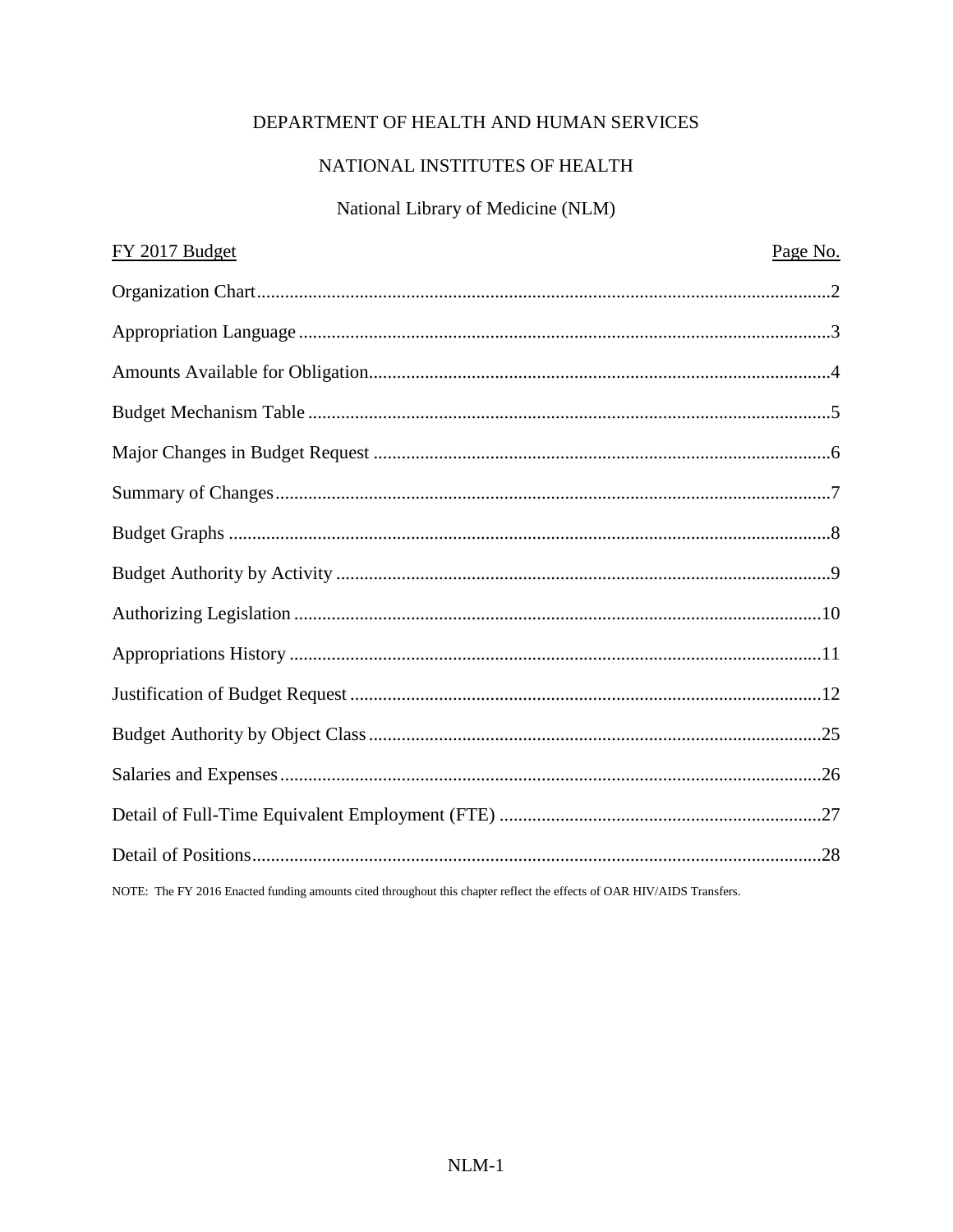NATIONAL INSTITUTES OF HEALTH

National Library of Medicine

#### ORGANIZATION STRUCTURE

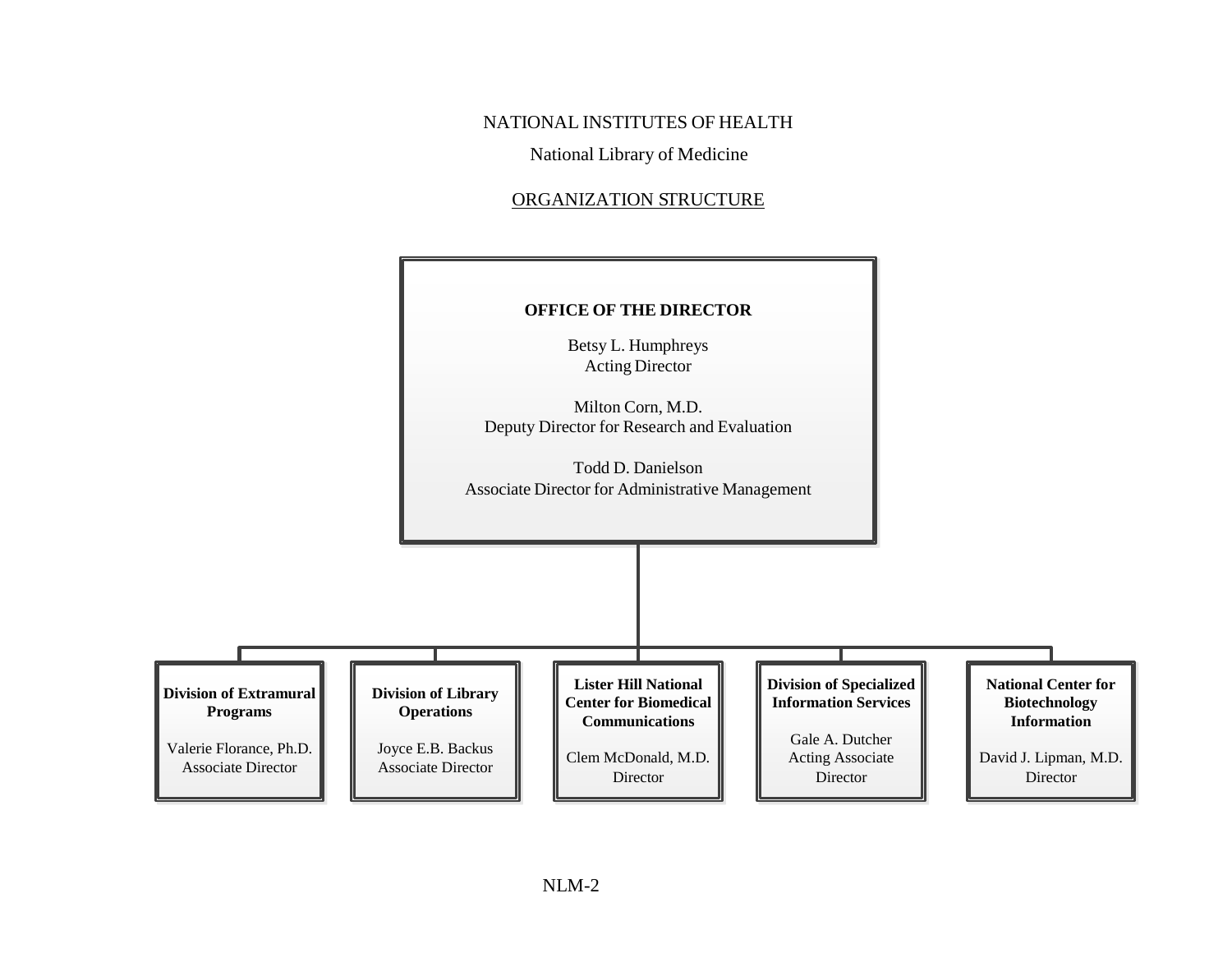#### NATIONAL INSTITUTES OF HEALTH

#### National Library of Medicine

For carrying out section 301 and title IV of the PHS Act with respect to health information communications, [\$394,664,000]*\$395,110,000*: Provided, That of the amounts available for improvement of information systems, \$4,000,000 shall be available until September 30, [2017]*2018*: Provided further, That in fiscal year [2016]*2017*, the National Library of Medicine may enter into personal services contracts for the provision of services in facilities owned, operated, or constructed under the jurisdiction of the National Institutes of Health (referred to in this title as "NIH").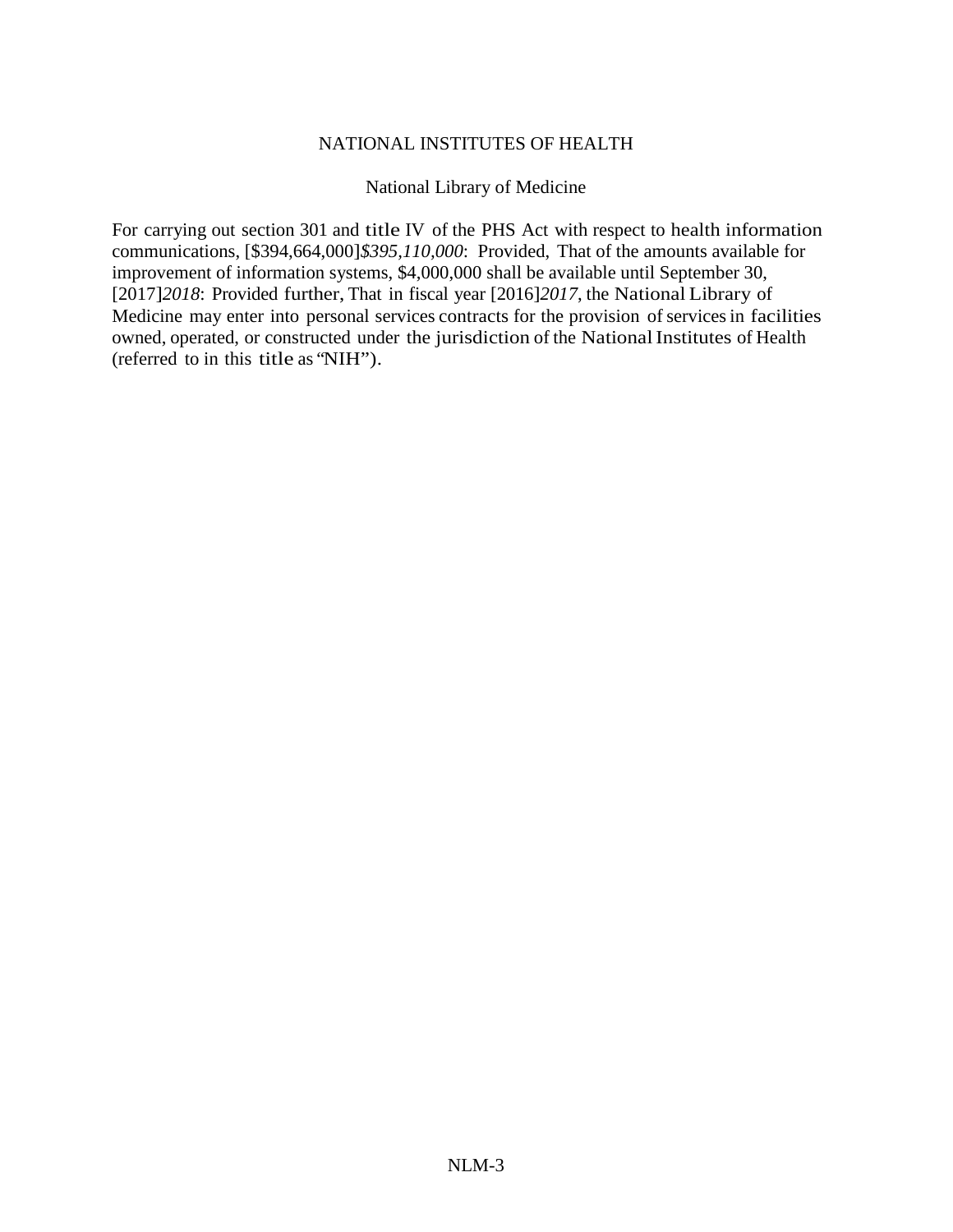#### **Amounts Available for Obligation**<sup>1</sup>

(Dollars in Thousands)

|                                     | FY 2015 Actual | FY 2016 Enacted | FY 2017 President's |
|-------------------------------------|----------------|-----------------|---------------------|
| <b>Source of Funding</b>            |                |                 | <b>Budget</b>       |
| Appropriation                       | \$336,939      | \$394,664       | \$395,684           |
| Mandatory Appropriation: (non-add)  |                |                 |                     |
| Type 1 Diabetes                     | (0)            | (0)             | (0)                 |
| <b>Other Mandatory financing</b>    | (0)            | (0)             | (574)               |
| Rescission                          |                |                 |                     |
| Sequestration                       |                |                 |                     |
| FY 2015 First Secretary's Transfer  |                |                 |                     |
| FY 2015 Second Secretary's Transfer |                |                 |                     |
| Subtotal, adjusted appropriation    | \$336,939      | \$394,664       | \$395,684           |
| <b>OAR HIV/AIDS Transfers</b>       | 385            | 1,020           |                     |
| National Children's Study Transfers |                |                 |                     |
| Subtotal, adjusted budget authority | \$337,324      | \$395,684       | \$395,684           |
| Unobligated balance, start of year  | 1,500          | 2,000           |                     |
| Unobligated balance, end of year    | $-2,000$       |                 |                     |
| Subtotal, adjusted budget authority | \$336,824      | \$397,684       | \$395,684           |
| Unobligated balance lapsing         | $-171$         |                 |                     |
| Total obligations                   | \$336,653      | \$397,684       | \$395,684           |

<sup>1</sup> Excludes the following amounts for reimbursable activities carried out by this account:

FY 2015 - \$68,130 FY 2016 - \$68,130 FY 2017 - \$68,130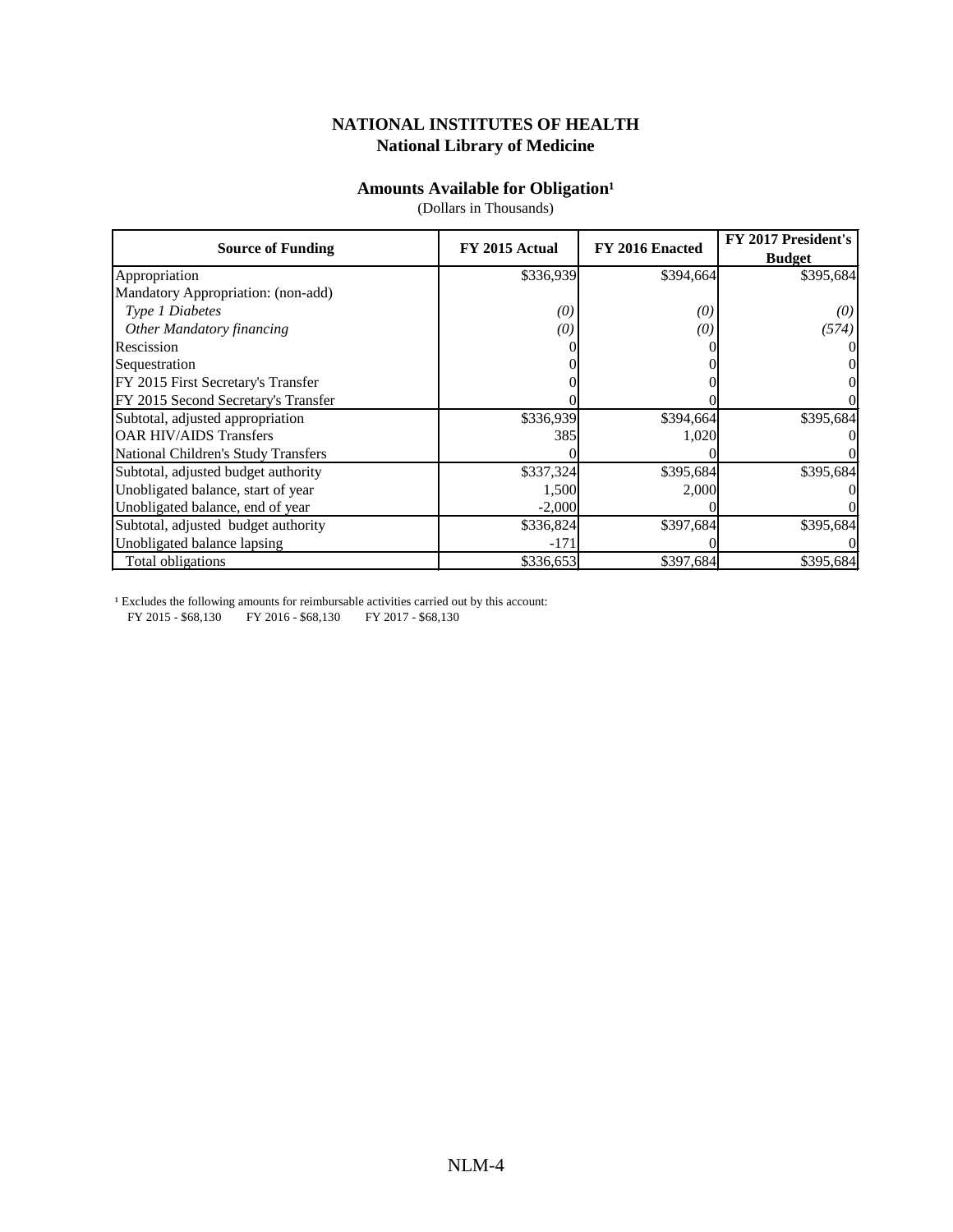#### **NATIONAL INSTITUTES OF HEALTH FY 2017 Congressional Justification NLM**

#### **Budget Mechanism - Total<sup>1</sup>**

(Dollars in Thousands)

| <b>MECHANISM</b>                                              |              | FY 2015 Actual |              | FY 2016 Enacted | FY 2017 President's Budget <sup>3</sup> |           |                         | FY 2017<br>$+/-$<br>FY 2016 |  |  |
|---------------------------------------------------------------|--------------|----------------|--------------|-----------------|-----------------------------------------|-----------|-------------------------|-----------------------------|--|--|
|                                                               | No.          | Amount         | No.          | Amount          | No.                                     | Amount    | No.                     | Amount                      |  |  |
|                                                               |              |                |              |                 |                                         |           |                         |                             |  |  |
| Research Projects:                                            |              |                |              |                 |                                         |           |                         |                             |  |  |
| Noncompeting                                                  | 57           | \$18,739       | 53           | \$18,184        | 55                                      | \$19,323  | $\overline{\mathbf{c}}$ | \$1,139                     |  |  |
| Administrative Supplements                                    |              | 4 <sup>1</sup> |              | 240             |                                         | 240       |                         |                             |  |  |
| Competing:                                                    |              |                |              |                 |                                         |           |                         |                             |  |  |
| Renewal                                                       | ß            | 1,614          |              | 1,533           |                                         | 840       | $-1$                    | $-693$                      |  |  |
| New                                                           | 17           | 6,005          | 19           | 7,010           | 19                                      | 6,610     |                         | $-400$                      |  |  |
| Supplements                                                   |              |                |              |                 |                                         |           |                         |                             |  |  |
| Subtotal, Competing                                           | 20           | \$7,618        | 22           | \$8,543         | 21                                      | \$7,450   | $-1$                    | $-$1,09$                    |  |  |
| Subtotal, RPGs                                                | 77           | \$26,398       | 75           | \$26,967        | 76                                      | \$27,013  |                         | \$46                        |  |  |
| SBIR/STTR                                                     | 6            | 815            | 6            | 927             | 6                                       | 1,013     |                         | 86                          |  |  |
| Research Project Grants                                       | 83           | \$27,212       | 81           | \$27,894        | 82                                      | \$28,026  |                         | \$132                       |  |  |
|                                                               |              |                |              |                 |                                         |           |                         |                             |  |  |
| Research Centers:                                             |              |                |              |                 |                                         |           |                         |                             |  |  |
| Specialized/Comprehensive                                     |              |                |              |                 |                                         |           |                         |                             |  |  |
| Clinical Research                                             |              |                |              |                 |                                         |           |                         |                             |  |  |
| Biotechnology                                                 |              |                |              |                 |                                         |           |                         |                             |  |  |
| Comparative Medicine                                          |              |                |              |                 |                                         |           |                         |                             |  |  |
| Research Centers in Minority Institutions                     |              |                |              |                 |                                         |           |                         |                             |  |  |
| <b>Research Centers</b>                                       |              |                |              |                 |                                         |           |                         |                             |  |  |
|                                                               |              |                |              |                 |                                         |           |                         |                             |  |  |
| Other Research:                                               |              |                |              |                 |                                         |           |                         |                             |  |  |
| <b>Research Careers</b>                                       | 15           | \$1,847        | 16           | \$1,758         | 11                                      | \$1,252   | -5                      | $-$506$                     |  |  |
| <b>Cancer Education</b>                                       |              |                |              |                 |                                         |           |                         |                             |  |  |
| Cooperative Clinical Research                                 |              |                |              |                 |                                         |           |                         |                             |  |  |
| <b>Biomedical Research Support</b>                            |              |                |              |                 |                                         |           |                         |                             |  |  |
| Minority Biomedical Research Support                          |              |                |              |                 |                                         |           |                         |                             |  |  |
| Other                                                         | 36           | 13,159         | 42           | 24,507          | 42                                      | 24,746    |                         | 239                         |  |  |
| Other Research                                                | 51           | \$15,005       | 58           | \$26,265        | 53                                      | \$25,998  | $-5$                    | $-$ \$267                   |  |  |
| <b>Total Research Grants</b>                                  | 134          | \$42,218       | 139          | \$54,159        | 135                                     | \$54,024  | $-4$                    | $-$135$                     |  |  |
|                                                               |              |                |              |                 |                                         |           |                         |                             |  |  |
| Ruth L Kirchstein Training Awards:                            | <b>FTTPs</b> |                | <b>FTTPs</b> |                 | <b>FTTPs</b>                            |           | <b>FTTPs</b>            |                             |  |  |
| <b>Individual Awards</b>                                      |              |                |              |                 |                                         | \$160     |                         | \$160                       |  |  |
| <b>Institutional Awards</b>                                   |              |                |              |                 |                                         |           |                         |                             |  |  |
| <b>Total Research Training</b>                                |              |                |              |                 |                                         | \$160     |                         | \$160                       |  |  |
| Research & Develop. Contracts                                 | 10           | \$15,323       |              | \$6,466         |                                         | \$6,466   |                         |                             |  |  |
| $(SBIR/STTR)$ (non-add) <sup>2</sup>                          |              | (I,            |              |                 |                                         |           |                         |                             |  |  |
|                                                               |              |                |              |                 |                                         |           |                         |                             |  |  |
| <b>Intramural Programs</b>                                    | 701          | \$265,686      | 708          | \$320,621       | 708                                     | \$320,445 |                         | $-$176$                     |  |  |
| Res. Management & Support                                     | 102          | 14,097         | 103          | 14,438          | 103                                     | 14,589    |                         | 151                         |  |  |
| Res. Management & Support (SBIR Admin) (non-add) <sup>2</sup> |              | (22)           |              |                 |                                         |           |                         |                             |  |  |
|                                                               |              |                |              |                 |                                         |           |                         |                             |  |  |
| Office of the Director - Appropriation <sup>2</sup>           |              |                |              |                 |                                         |           |                         |                             |  |  |
| Office of the Director - Other                                |              |                |              |                 |                                         |           |                         |                             |  |  |
| ORIP/SEPA (non-add) <sup>2</sup>                              |              |                |              |                 |                                         |           |                         |                             |  |  |
| Common Fund (non-add) <sup>2</sup>                            |              |                |              |                 |                                         |           |                         |                             |  |  |
|                                                               |              |                |              |                 |                                         |           |                         |                             |  |  |
| <b>Buildings and Facilities</b>                               |              |                |              |                 |                                         |           |                         |                             |  |  |
| Appropriation                                                 |              |                |              |                 |                                         |           |                         |                             |  |  |
| Type 1 Diabetes                                               |              |                |              |                 |                                         |           |                         |                             |  |  |
| Program Evaluation Financing                                  |              |                |              |                 |                                         |           |                         |                             |  |  |
| Cancer Initiative Mandatory Financing                         |              |                |              |                 |                                         |           |                         |                             |  |  |
|                                                               |              |                |              |                 |                                         |           |                         |                             |  |  |
| Other Mandatory Financing                                     |              |                |              |                 |                                         | $-574$    |                         | $-574$                      |  |  |
| <b>Subtotal, Labor/HHS Budget Authority</b>                   |              | \$337,324      |              | \$395,684       |                                         | \$395,110 |                         | $- $574$                    |  |  |
| Interior Appropriation for Superfund Res.                     |              |                |              |                 |                                         |           |                         |                             |  |  |
| <b>Total, NIH Discretionary B.A.</b>                          |              | \$337,324      |              | \$395,684       |                                         | \$395,110 |                         | $-$574$                     |  |  |
| Type 1 Diabetes                                               |              |                |              |                 |                                         |           |                         |                             |  |  |
| <b>Proposed Law Funding</b>                                   |              |                |              |                 |                                         |           |                         |                             |  |  |
| Cancer Initiative Mandatory Financing                         |              |                |              |                 |                                         |           |                         |                             |  |  |
| Other Mandatory Financing                                     |              |                |              |                 |                                         | 574       |                         | 574                         |  |  |
| <b>Total, NIH Budget Authority</b>                            |              | \$337,324      |              | \$395,684       |                                         | \$395,684 |                         |                             |  |  |
| Program Evaluation Financing                                  |              |                |              |                 |                                         |           |                         |                             |  |  |
| <b>Total, Program Level</b>                                   |              | \$337,324      |              | \$395,684       |                                         | \$395,684 |                         |                             |  |  |
|                                                               |              |                |              |                 |                                         |           |                         |                             |  |  |

All Subtotal and Total numbers may not add due to rounding. All numbers in italics and brackets are non-add. Includes mandatory financing.

¹ ² ³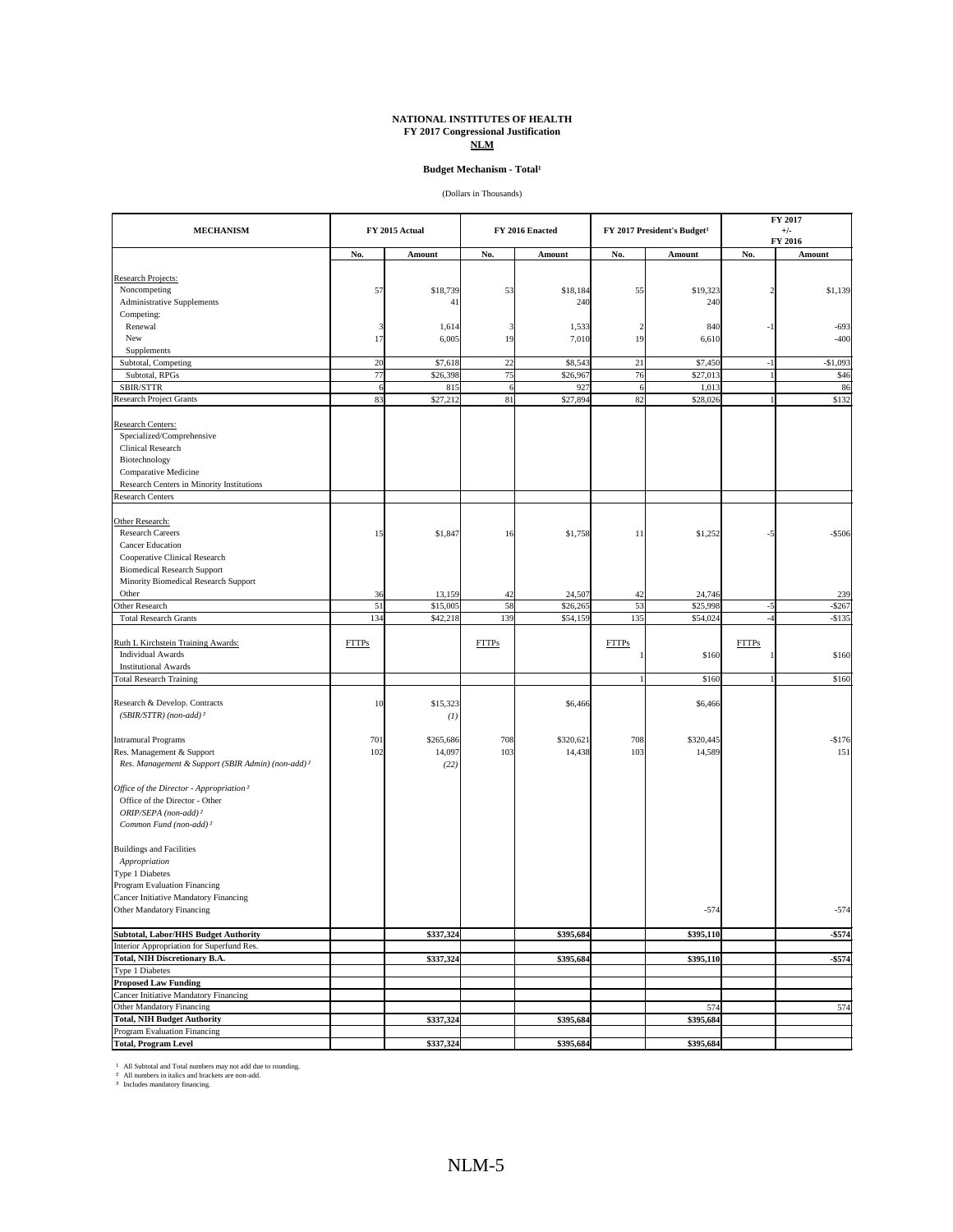# **Major Changes in the Fiscal Year 2017 President's Budget Request**

There are no major changes by budget mechanism and/or budget activity in the FY 2017 President's Budget request for NLM, which is the same as the FY 2016 Enacted Level at \$395.684 million.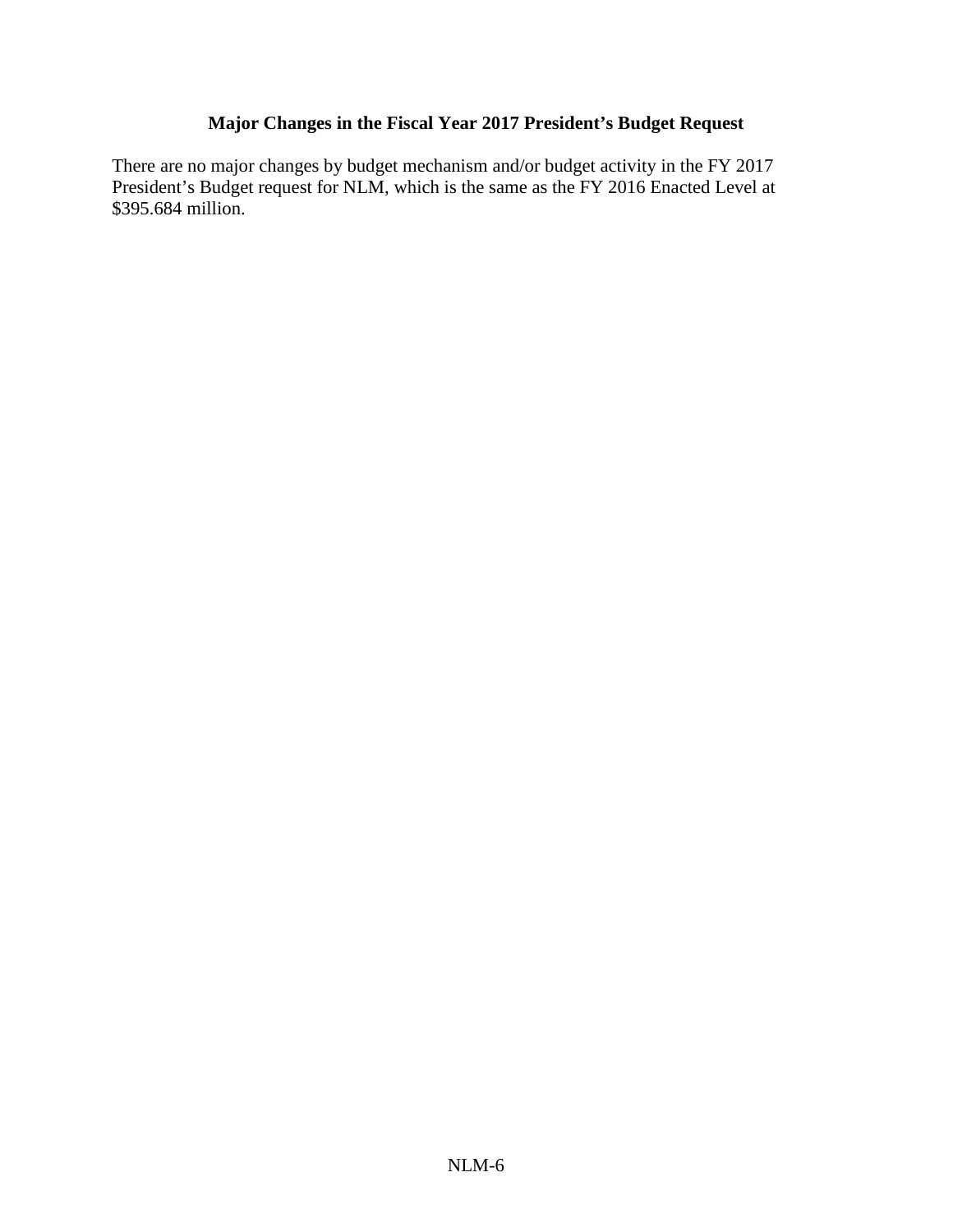#### **Summary of Changes**

| (Dollars in Thousands)                                                                       |                                         |                                        |
|----------------------------------------------------------------------------------------------|-----------------------------------------|----------------------------------------|
| FY 2016 Enacted<br>FY 2017 President's Budget                                                |                                         | \$395,684<br>\$395,684                 |
| Net change                                                                                   |                                         | \$0                                    |
|                                                                                              | FY 2017 President's Budget <sup>1</sup> | <b>Change from FY 2016</b>             |
| <b>CHANGES</b>                                                                               | <b>FTEs</b><br><b>Budget Authority</b>  | <b>FTEs</b><br><b>Budget Authority</b> |
| Built-in:<br>А                                                                               |                                         |                                        |
| 1. Intramural Programs:                                                                      |                                         |                                        |
| a. Annualization of January 2016 pay increase & benefits                                     | \$107,274                               | \$494                                  |
| b. January FY 2017 pay increase & benefits                                                   | 107,274                                 | 1,483                                  |
| c. Two less days of pay                                                                      | 107,274                                 | $-855$                                 |
| d. Differences attributable to change in FTE                                                 | 107,274                                 | $\Omega$                               |
| e. Payment for centrally furnished services                                                  | 5,207                                   | 127                                    |
| f. Increased cost of laboratory supplies, materials, other expenses, and non-recurring costs | 207,964                                 | $-1,425$                               |
| Subtotal                                                                                     |                                         | $-$176$                                |
| 2. Research Management and Support:                                                          |                                         |                                        |
| a. Annualization of January 2016 pay increase & benefits                                     | \$11,194                                | \$58                                   |
| b. January FY 2017 pay increase & benefits                                                   | 11,194                                  | 172                                    |
| c. Two less days of pay                                                                      | 11,194                                  | $-113$                                 |
| d. Differences attributable to change in FTE                                                 | 11,194                                  | $\mathbf{0}$                           |
| e. Payment for centrally furnished services                                                  | 854                                     | 21                                     |
| f. Increased cost of laboratory supplies, materials, other expenses, and non-recurring costs | 2,541                                   | 13                                     |
| Subtotal                                                                                     |                                         | \$151                                  |
| Subtotal, Built-in                                                                           |                                         | $-$ \$25                               |

|                                       | FY 2017 President's Budget <sup>1</sup> |            |                | Change from FY 2016 |
|---------------------------------------|-----------------------------------------|------------|----------------|---------------------|
| <b>CHANGES</b>                        | No.                                     | Amount     | No.            | Amount              |
| B.<br>Program:                        |                                         |            |                |                     |
| 1. Research Project Grants:           |                                         |            |                |                     |
| a. Noncompeting                       | 55                                      | \$19,563   | 2              | \$1,139             |
| b. Competing                          | 21                                      | 7,450      | $-1$           | $-1,093$            |
| c. SBIR/STTR                          | 6                                       | 1,013      | $\mathbf{0}$   | 86                  |
| Subtotal, RPGs                        | 82                                      | \$28,026   | 1              | \$132               |
| 2. Research Centers                   | $\mathbf{0}$                            | \$0        | $\mathbf{0}$   | \$0                 |
| 3. Other Research                     | 53                                      | 25,998     | $-5$           | $-267$              |
| 4. Research Training                  |                                         | 160        |                | 160                 |
| 5. Research and development contracts | $\mathbf{0}$                            | 6,466      | $\mathbf{0}$   | $\mathbf{0}$        |
| Subtotal, Extramural                  |                                         | \$60,650   |                | \$25                |
|                                       | FTEs                                    |            | <b>FTEs</b>    |                     |
| 6. Intramural Programs                | 708                                     | \$320,445  | $\Omega$       | \$0                 |
| 7. Research Management and Support    | 103                                     | 14,589     | $\mathbf{0}$   | $\mathbf{0}$        |
| 8. Construction                       |                                         | $\sqrt{ }$ |                | $\mathbf{0}$        |
| 9. Buildings and Facilities           |                                         | O          |                | $\mathbf{0}$        |
| Subtotal, Program                     | 811                                     | \$395,684  | $\overline{0}$ | \$25                |
| Total changes                         |                                         |            |                | \$0                 |

<sup>1</sup> Includes mandatory financing.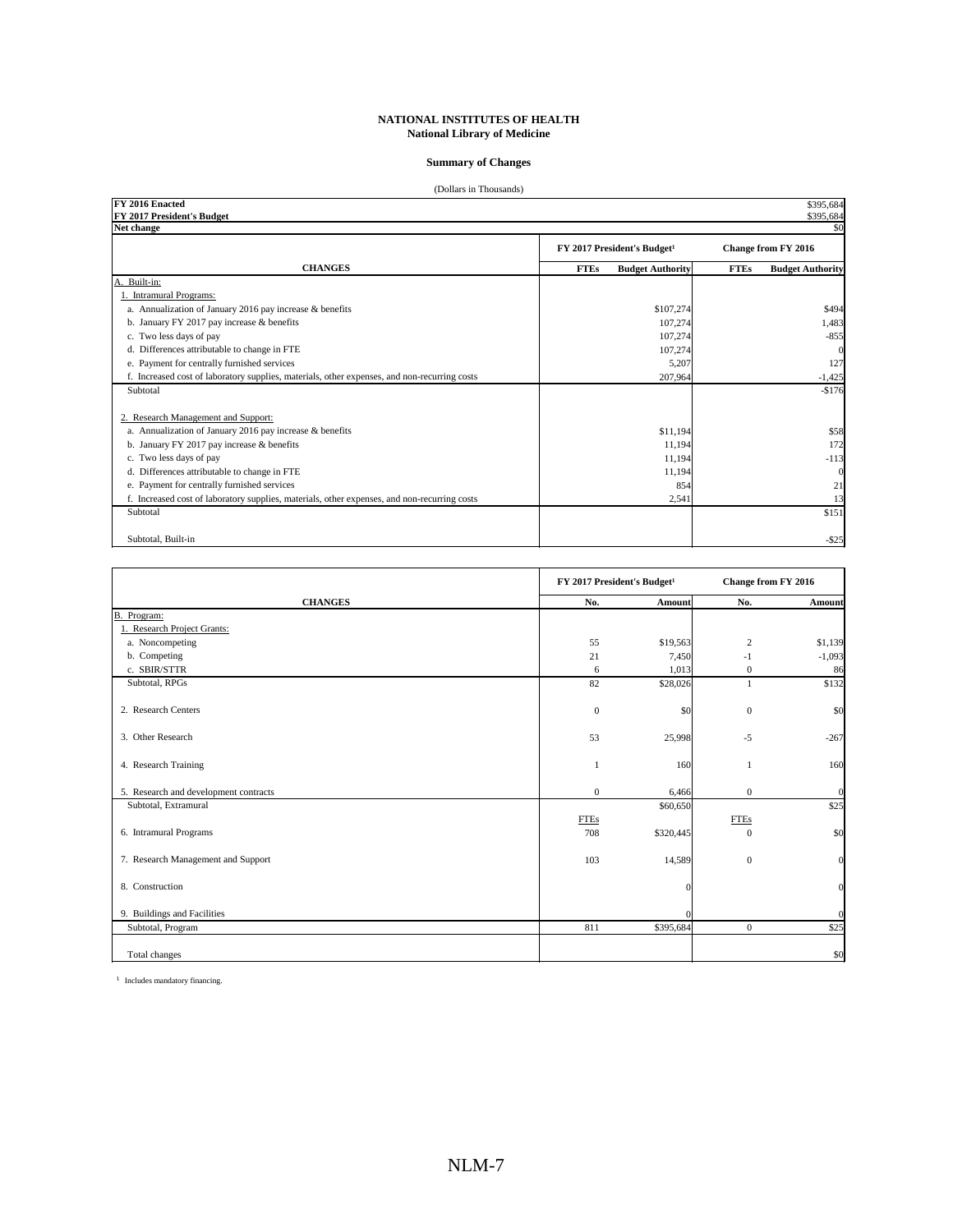# **Fiscal Year 2017 Budget Graphs**

History of Budget Authority and FTEs:



Distribution by Mechanism:



# Change by Selected Mechanism:

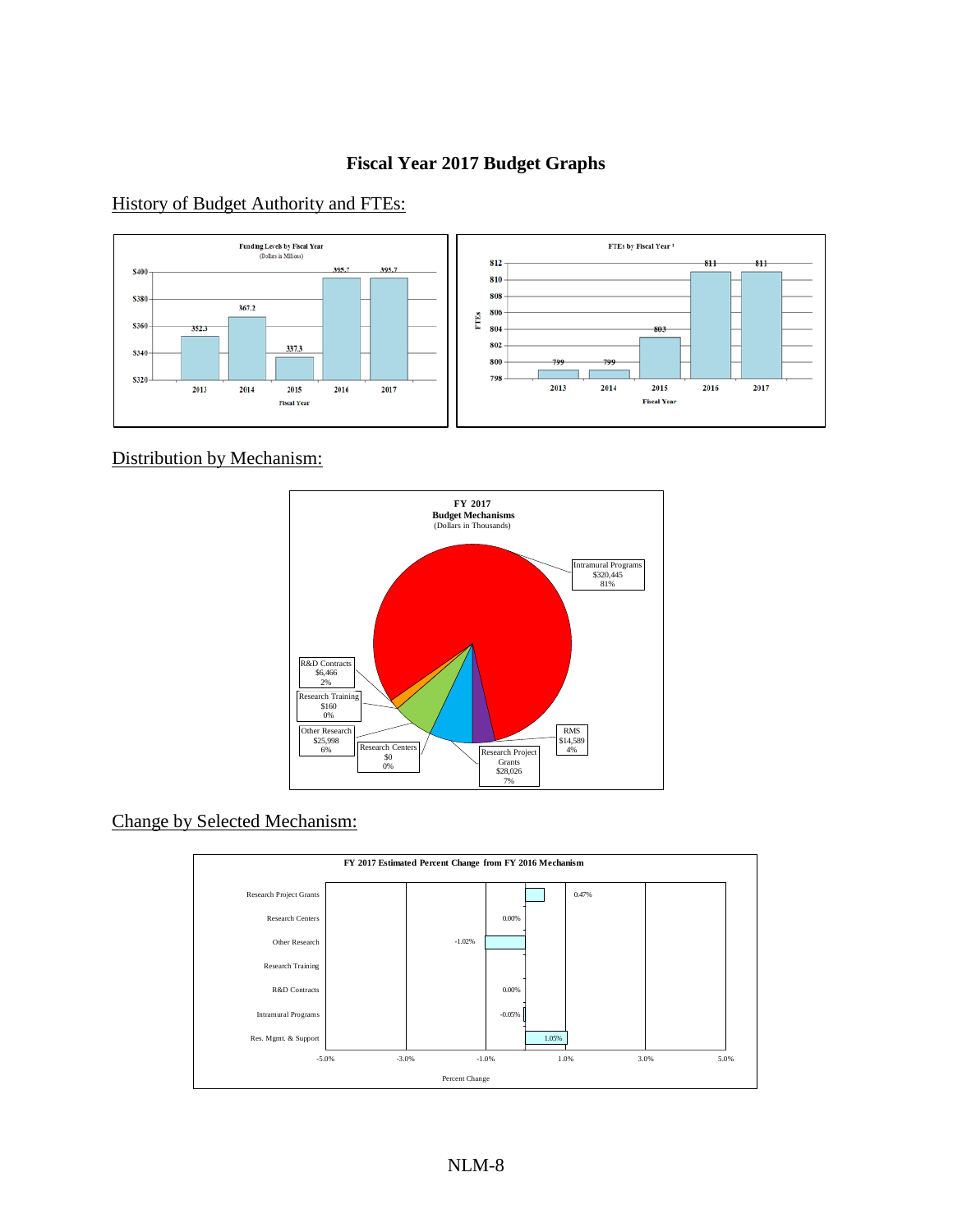# **Budget Authority by Activity<sup>1</sup>**<br>(Dollars in Thousands)

|                                                            | FY 2015 Actual |           |            | FY 2016 Enacted |            | FY 2017 President's Budget <sup>2</sup> | FY 2017<br>$+/-$<br><b>FY2016</b> |         |
|------------------------------------------------------------|----------------|-----------|------------|-----------------|------------|-----------------------------------------|-----------------------------------|---------|
| <b>Extramural Research</b>                                 | <b>FTE</b>     | Amount    | <b>FTE</b> | Amount          | <b>FTE</b> | Amount                                  | <b>FTE</b>                        | Amount  |
| Health Information for Health Professionals and the Public |                | \$8,891   |            | \$11,891        |            | \$11.891                                |                                   | \$0     |
| Informatics Resources for Biomedicine and Health           |                | 21.437    |            | 20,840          |            | 20.733                                  |                                   | $-107$  |
| Biomedical Informatics Research                            |                | 27.212    |            | 27.894          |            | 28.026                                  |                                   | 132     |
| Subtotal, Extramural                                       |                | \$57.541  |            | \$60,625        |            | \$60,650                                |                                   | \$25    |
| Intramural Programs                                        | 701            | \$265,686 | 708        | \$320,621       | 708        | \$320,445                               |                                   | $-$176$ |
| <b>Research Management &amp; Support</b>                   | 102            | \$14,097  | 103        | \$14,438        | 103        | \$14,589                                |                                   | \$151   |
| <b>TOTAL</b>                                               | 803            | \$337.324 | 811        | \$395,684       | 811        | \$395.684                               |                                   | \$0     |

<sup>1</sup> Includes FTEs whose payroll obligations are supported by the NIH Common Fund.<br><sup>2</sup> Includes mandatory financing.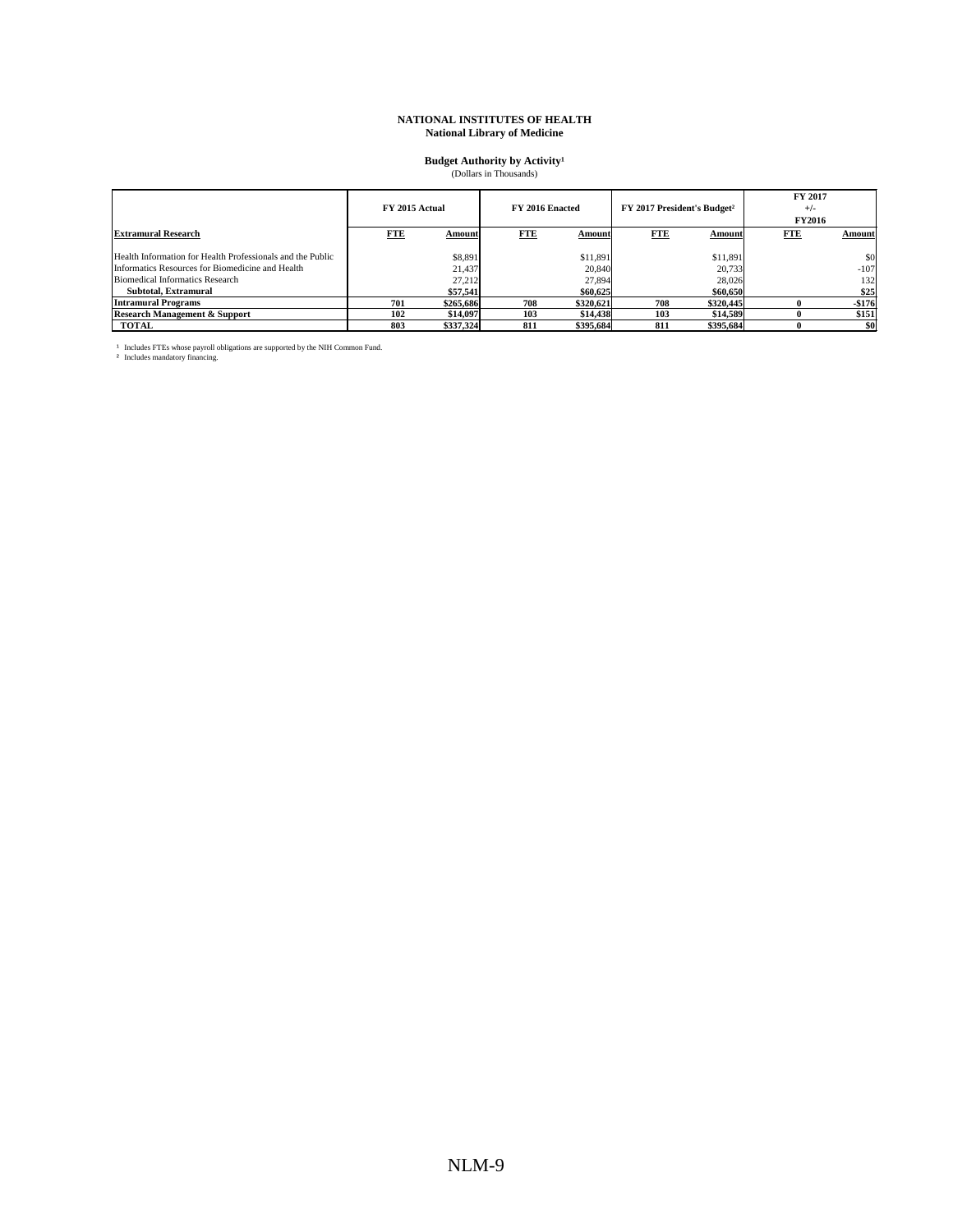#### **Authorizing Legislation**

|                              | PHS Act/<br><b>Other Citation</b> | <b>U.S. Code</b><br>Citation | 2016 Amount<br><b>Authorized</b> | FY 2016 Enacted | 2017 Amount<br><b>Authorized</b> | <b>FY 2017 President's Budget<sup>1</sup></b> |
|------------------------------|-----------------------------------|------------------------------|----------------------------------|-----------------|----------------------------------|-----------------------------------------------|
| Research and Investigation   | Section 301                       | 42§241                       | Indefinite                       |                 | Indefinite                       |                                               |
|                              |                                   |                              |                                  | \$395,684,000   |                                  | \$395,110,000                                 |
| National Library of Medicine | Section $401(a)$                  | 42§281                       | Indefinite                       |                 | Indefinite                       |                                               |
| Total, Budget Authority      |                                   |                              |                                  | \$395,684,000   |                                  | \$395,110,000                                 |

<sup>1</sup>Excludes mandatory financing.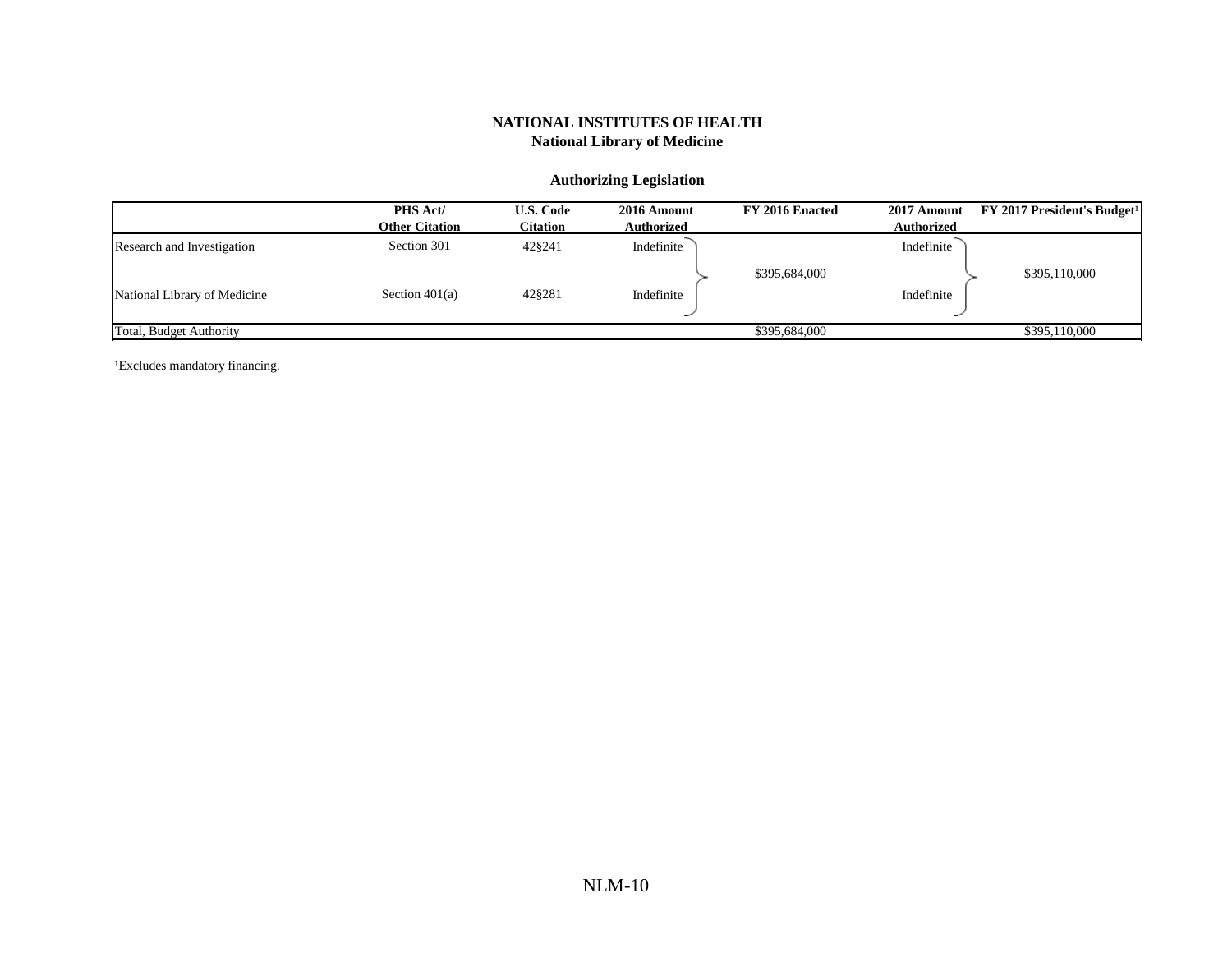# **Appropriations History**

| <b>Fiscal Year</b> | <b>Budget Estimate to</b><br><b>Congress</b> | <b>House Allowance</b> | <b>Senate Allowance</b> | Appropriation  |
|--------------------|----------------------------------------------|------------------------|-------------------------|----------------|
| 2007               | \$313,269,000                                | \$313,269,000          | \$315,294,000           | \$320,850,000  |
| Rescission         |                                              |                        |                         | \$0            |
| 2008               | \$312,562,000                                | \$325,484,000          | \$327,817,000           | \$326,669,000  |
| Rescission         |                                              |                        |                         | \$5,707,000    |
| 2009               | \$323,046,000                                | \$331,847,000          | \$329,996,000           | \$330,771,000  |
| Rescission         |                                              |                        |                         | \$0            |
| Supplemental       |                                              |                        |                         | \$1,705,000    |
| 2010               | \$334,347,000                                | \$342,585,000          | \$336,417,000           | \$339,716,000  |
| Rescission         |                                              |                        |                         | \$0            |
| 2011               | \$364,802,000                                |                        | \$364,254,000           | \$339,716,000  |
| Rescission         |                                              |                        |                         | \$2,982,909    |
| 2012               | \$387,153,000                                | \$387,153,000          | \$358,979,000           | \$338,278,000  |
| Rescission         |                                              |                        |                         | \$639,345      |
| 2013               | \$372,651,000                                |                        | \$381,981,000           | \$337,638,655  |
| Rescission         |                                              |                        |                         | \$675,277      |
| Sequestration      |                                              |                        |                         | (\$16,947,139) |
| 2014               | \$382,252,000                                |                        | \$387,912,000           | \$327,723,000  |
| Rescission         |                                              |                        |                         | \$0            |
| 2015               | \$372,851,000                                |                        |                         | \$336,939,000  |
| Rescission         |                                              |                        |                         | \$0            |
| 2016               | \$394,090,000                                | \$341,119,000          | \$402,251,000           | \$394,664,000  |
| Rescission         |                                              |                        |                         | \$0            |
| 20171              | \$395,684,000                                |                        |                         |                |

<sup>1</sup> Includes mandatory financing.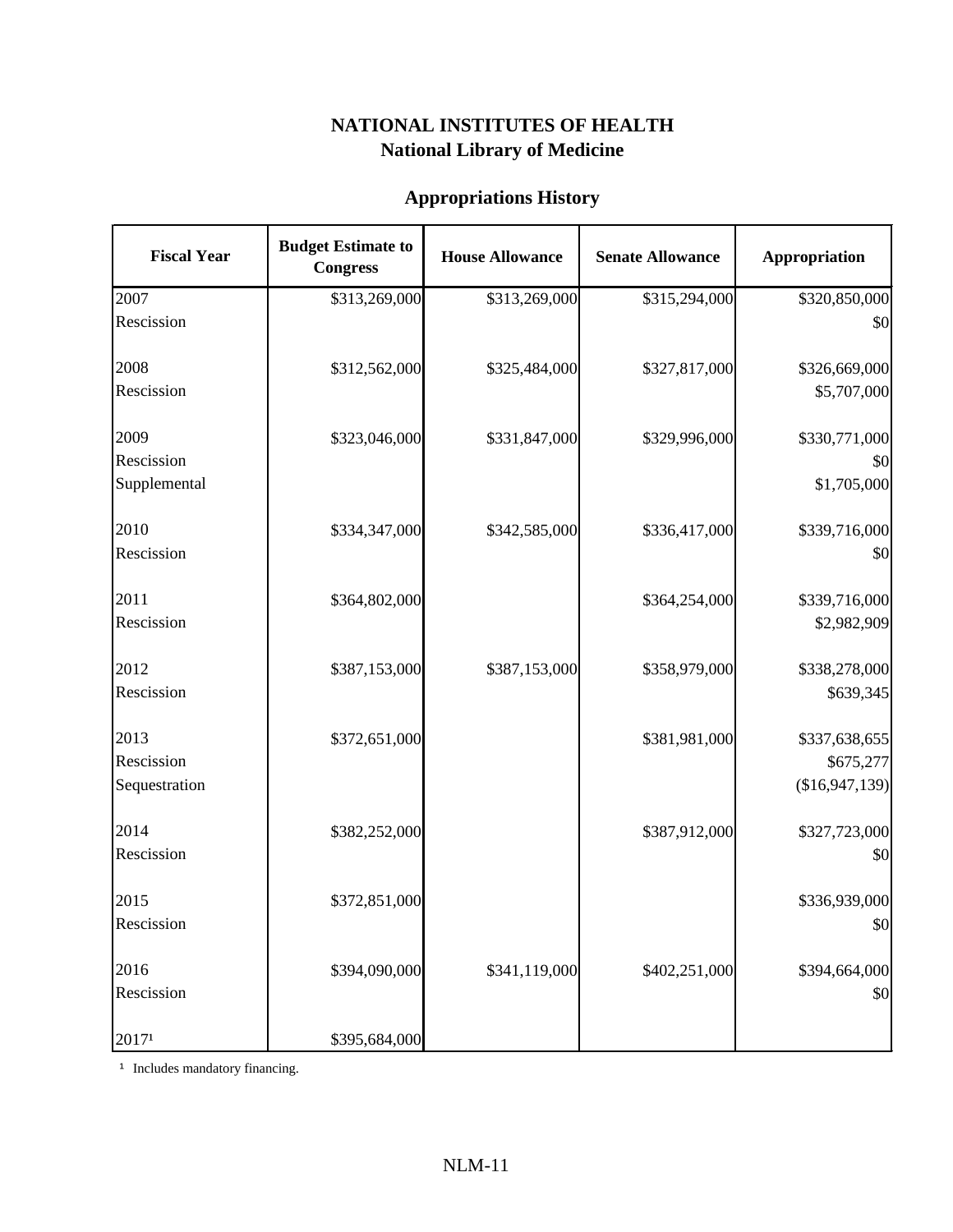#### **Justification of Budget Request**

#### *National Library of Medicine*

Authorizing Legislation: Section 301 and title IV of the Public Health Service Act, as amended.

Budget Authority (BA):

|      | FY 2015       | FY 2016       | FY 2017            | $FY$ 2017 +/- |
|------|---------------|---------------|--------------------|---------------|
|      | Actual        | Enacted       | President's Budget | FY 2016       |
| ВA   | \$336,653,000 | \$395,684,000 | \$395,684,000      | \$0           |
| FTE. | 803           | 811           | 811                |               |

Program funds are allocated as follows: Competitive Grants/Cooperative Agreements; Contracts; Direct Federal/Intramural and Other.

## **Director's Overview**

The National Library of Medicine (NLM), the world's largest medical library, is the most visible face of NIH across the United States and around the globe. Through its information systems, a cutting-edge informatics research portfolio, extensive training programs, and many partnerships, NLM plays an essential role in catalyzing and supporting the translation of basic science into new treatments, new products, improved practice, useful decision support for health professionals and patients, and effective disaster and emergency preparedness and response. NLM coordinates a 6,400 member National Network of Libraries of Medicine (NN/LM) that provides a field force for improving access to high quality health information in communities nationwide, with an emphasis on populations with health disparities.

Millions of scientists, health professionals, and members of the public use NLM's electronic information sources billions of times each year. The range of information that NLM organizes and disseminates is enormous, including genetic, genomic, and biochemical data; images; published and unpublished research results; historical archives; decision support resources; scientific and health data standards; informatics tools for system developers; and health information for the public. Every day, primary databases at NLM experience researchers submitting 5 terabytes of data and users downloading more than 50 terabytes. Anyone can search or download information directly from an NLM web site, find it via an Internet search engine, or use an "app" that provides value-added access to NLM data. Thousands of commercial and non-profit system developers regularly use the applications programming interfaces (APIs) that NLM provides to fuel private sector innovation and to embed access to NLM information services within electronic health records (EHRs).

As part of NIH efforts to build data infrastructure that will support the future of biomedical research, the Advisory Committee to the Director, NIH (ACD) was tasked to review NLM's mission, organization, and program priorities and to recommend a strategy for maintaining NLM's status as an international leader in biomedical and health information. In June 2015, the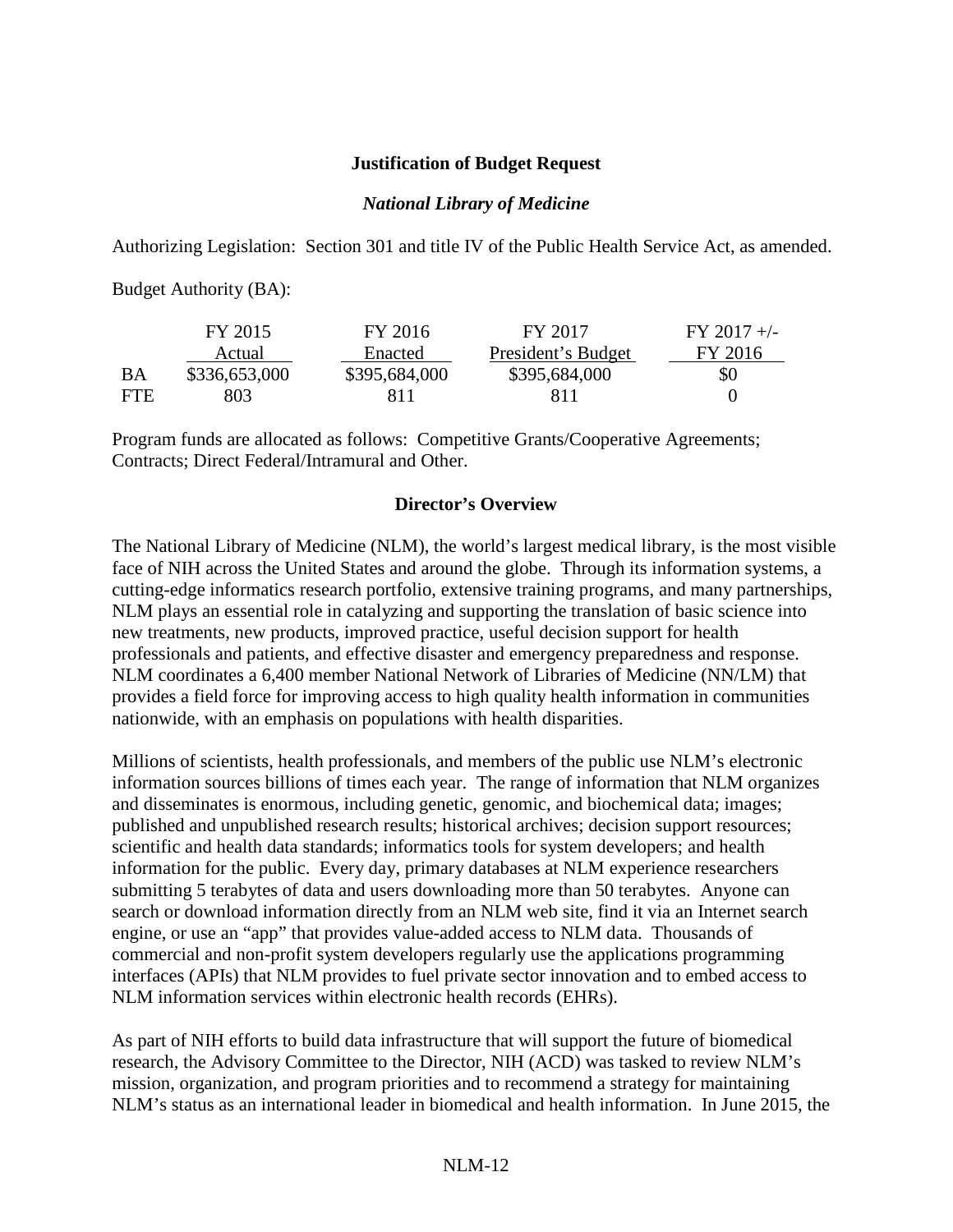ACD articulated a strategic vision for NLM that recognizes the need for NLM to serve as the epicenter for biomedical data science within NIH and to expand its activities involving extramural funded institutions. In FY 2017, NLM will work toward this vision with the Office of the Associate Director for Data Science.

## **Priorities for FY 2017**

**Foundation for Discoveries: Basic Research.** High-quality, cost-effective science builds upon evidence in previously published papers, uses existing scientific data effectively, and then produces data and published evidence that in turn promote new science and new discoveries. NLM's rapidly growing and richly linked databases and systems will continue to promote scientific breakthroughs by playing an essential role in all phases of this process.

NLM itself actively conducts and supports basic research in computational biology and informatics and also funds development of computational tools and methods for analysis of scientific data, electronic health records, images, and publications. In FY 2015, NLM intramural scientists were key members of an international CRISPR-Cas research team that identified three new naturally occurring systems that show potential for genome editing.

**The Promise of Precision Medicine.** The acquisition and use of new knowledge about the health effects of an individual's genetic makeup, environmental exposures, and lifestyle choices and constraints are necessary prerequisites to precision medicine. NLM supports both the acquisition and the direct clinical application of such knowledge. The *Database of Genotypes and Phenotypes (dbGaP)* includes the results of more than 600 studies of the interaction between genetic makeup and observable traits (high blood pressure, for example) associated with many diseases, such as cancers, heart disease, and autism. The *ClinVar* database makes knowledge about the clinical significance of genetic variations available, as it is determined by scientists. The *Genetic Testing Registry* provides detailed information about genetic tests that are available for clinical and research use. *ClinicalTrials.gov* includes an increasing number of studies that identify the genetic variations associated with different outcomes to provide confirming evidence for precision medicine.

**Applying Big Data and Technology to Improve Health.** Although immense quantities of scientific data are already available from NLM and other sources, the amount of data valuable for research, health care, and prevention continues to increase dramatically. The NIH Precision Medicine Initiative (PMI) Cohort will capitalize on relatively inexpensive genome sequencing technology, the growing availability of EHRs (many employing standard clinical vocabularies developed or supported by NLM), and participants' ability to provide data directly via smart phones, sensors, and other mobile devices. The FY 2017 Budget provides an increase for the NIH Common Fund of \$100 million, to an initiative total of \$300 million for the Precision Medicine Initiative to continue making progress. NLM has redesigned many web information services to display effectively for the expanding user base with smartphones. NLM intramural scientists are actively investigating the use of mobile technology to diagnose tuberculosis and malaria in low resource settings and are using a challenge mechanism to support development of algorithms that can correctly identify pills from pictures taken on smartphones. They are also gaining experience with the analysis of Big Data from multiple sources of de-identified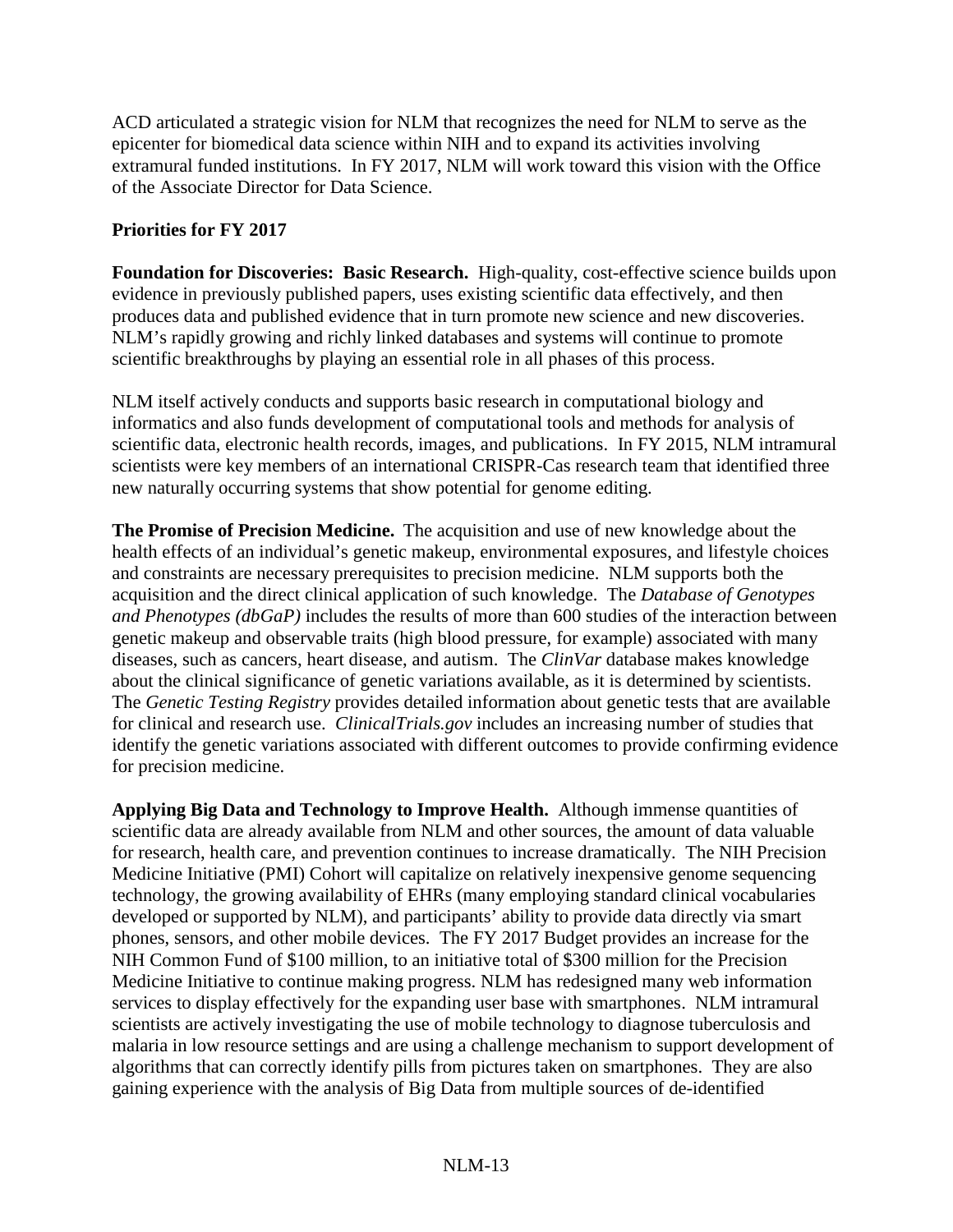prescription and patient outcome data, applying deep knowledge of clinical terminology and natural language processing, as well NLM's rich terminology resources and tools.

NLM continues to work with the Office of the NIH Associate Director of Data Science on trans-NIH planning, management, and oversight of the Big Data to Knowledge (BD2K) program to improve data discovery mechanisms and data standardization; advance data sustainability; develop additional sophisticated data integration and analysis tools; and expand the cadre of biomedical data scientists – all of which will be necessary to gain the greatest benefit from the PMI Cohort data.

**Stewardship to Inspire Public Trust.** As its responsibilities for trans-NIH data science increase, NLM will evaluate how its investments can best augment – and not duplicate – investments by other NIH ICs, other government agencies, and external funders. NLM's extensive training programs will continue to be an important source of informatics and data science researchers and a mechanism for promoting research rigor and reproducibility in these fields. NLM will play an important role in ensuring the greatest benefit from the NIH clinical trial portfolio by facilitating registration and submission of the results of all NIH-funded trials to *ClinicalTrials.gov*. NLM continues to partner with other agencies to increase funding available for ongoing maintenance and enhancement of clinical terminology standards and related tools and with private organizations, such as the Wellcome Trust, to expand support for digitization of important historical materials.

## Overall Budget Policy**:**

The FY 2017 President's Budget request is \$395.684 million, the same amount as the FY 2016 Enacted Level. Funds are included in the NLM budget for continued processing and organizing of the deluge of new genomic data resulting from NIH-wide investments in high throughput sequencing technologies by the National Center for Biotechnology Information. NLM's highest priority is maintaining the quality and integrity of the Library's national collection of biomedical information and its many heavily used electronic databases. NLM's intramural program focuses on building and providing public access to these essential services and comprises 81 percent of the NLM budget request. The Library will continue to support the National Network of Libraries of Medicine and its role in improving U.S.-wide access and use of health information in communities across the nation; to support pre- and post-doctoral informatics research training and career transition for its trainees; to foster special projects that disseminate information to reduce health disparities; to support scholarship in the history and philosophy of biomedicine and ethics; and to invest in new informatics research through competing RPGs awarded to early stage, new and experienced investigators.

Funds are included in R&D contracts to support trans-NIH initiatives, such as the Big Data to Knowledge (BD2K) and Diveristy initiatives.

## **Program Descriptions and Accomplishments**

## **Intramural Programs**

The intramural programs at NLM focus on the development and maintenance of data services, as well as basic and applied research in computational biology, information technology, data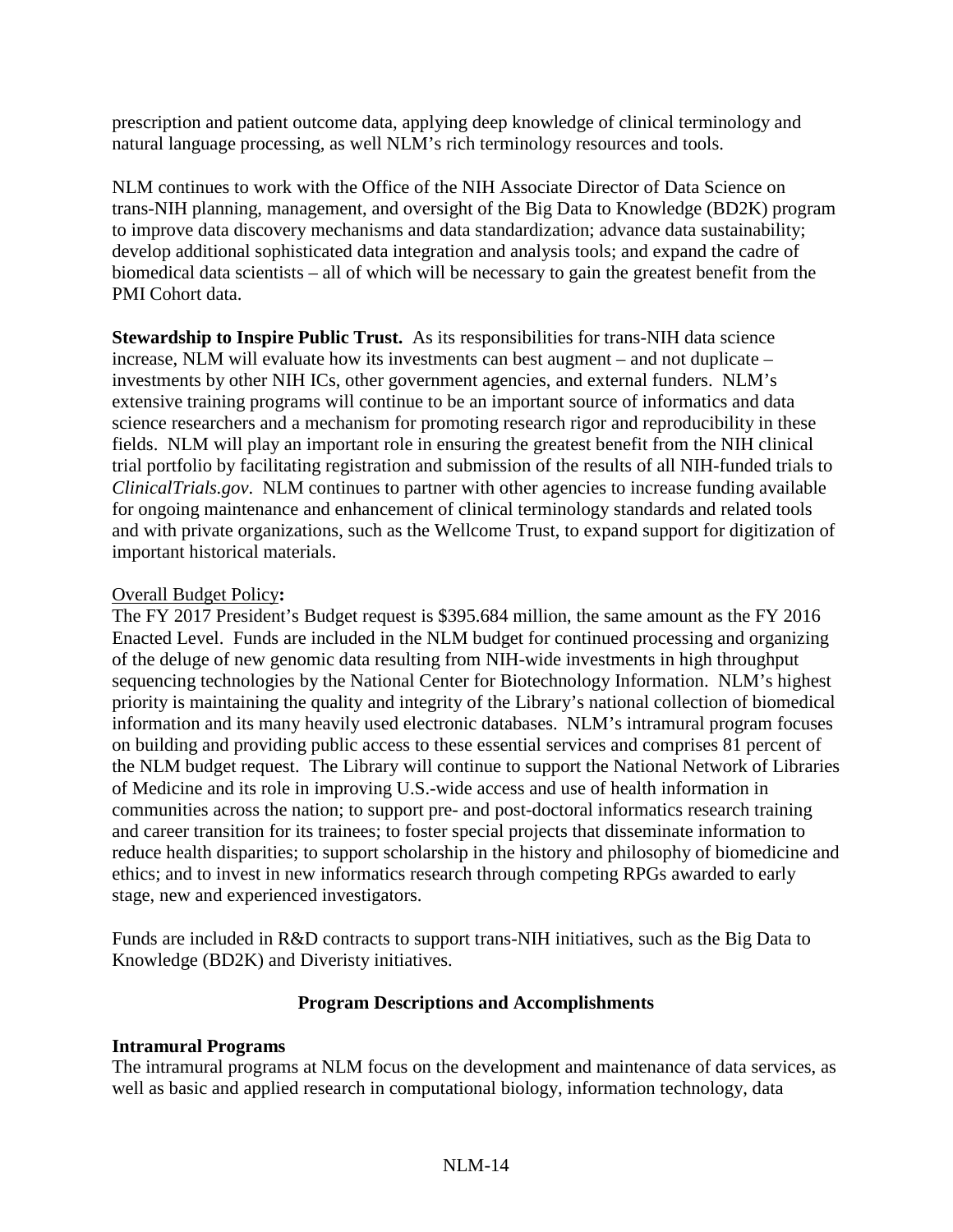standards, and access to information by scientists, health professionals, patients, and the general public.

# **Delivering Reliable, High Quality Biomedical and Health Information Services:**

In FY 2015, NLM greatly expanded the quantity and range of high quality information readily available to scientists, health professionals, and the general public. Advances included:

- indexing of more than 806,000 new journal articles for PubMed/MEDLINE, NLM's most heavily used database, which contains more than 25 million references to articles in the biomedical and life sciences journals and delivers information to more than 2 million users per day;
- growth in the PubMed Central (PMC) digital archive, which now provides public access to the full-text versions of more than 3.6 million research articles, including those produced by researchers funded by NIH and other government agencies;
- expansion of *ClinicalTrials.gov*, the world's largest clinical trials registry, which now includes more than 200,000 registered studies and summary results for more than 18,700 trials, including many not available elsewhere;
- the addition of cancer tests to the Genetic Testing Registry, where users can find detailed information on more than 32,000 genetic tests;
- enhancement of Genetics Home Reference (GHR), which provides consumer-level information about genetics and attracted 2.2 million visitors per month in FY 2015, with 132 new summaries of genetic conditions, genes, gene families, and chromosomes, bringing the total to 2,649 summaries;
- more than 20 percent growth in the database of Genotypes and Phenotypes (dbGaP), which connects individual-level genomic data with individual-level clinical information and now contains 600 studies involving more than one million people;
- continued growth of PubChem, an archive of chemical and biological data on small molecules; PubChem contains information on more than 60 million unique chemical structures and more than 1.1 million bioassays;
- expansion of the RefSeq database of curated reference sequences, which has nearly 15 million genomic records, an 88 percent increase in FY 2015, and more than 51 million protein records from over 54,000 organisms;
- addition of two new archive collections to NLM's Profiles in Science® web site, which serves as an authoritative and reliable information resource on prominent figures in science for students and researchers. Historical materials were added for John Edward Fogarty (1913-1967), an American legislator and advocate of federal funding for medical research, health education, and health care services; and Michael E. DeBakey (1908-2008), a legendary surgeon, whose work transformed cardiovascular surgery; and
- improved dissemination methods and new tools to aid the use of the U.S. clinical terminology standards required for interoperability of electronic health records.

NLM also continued to expand access to its rare and unique historical collections by digitizing rare books, manuscripts, pictures, and historical films. In FY 2015, over 3,000 printed historic books were digitized and added to NLM's [Digital Collections,](http://collections.nlm.nih.gov/) a free online archive of biomedical books and videos. These collections are heavily used by scholars, the media, and the general public.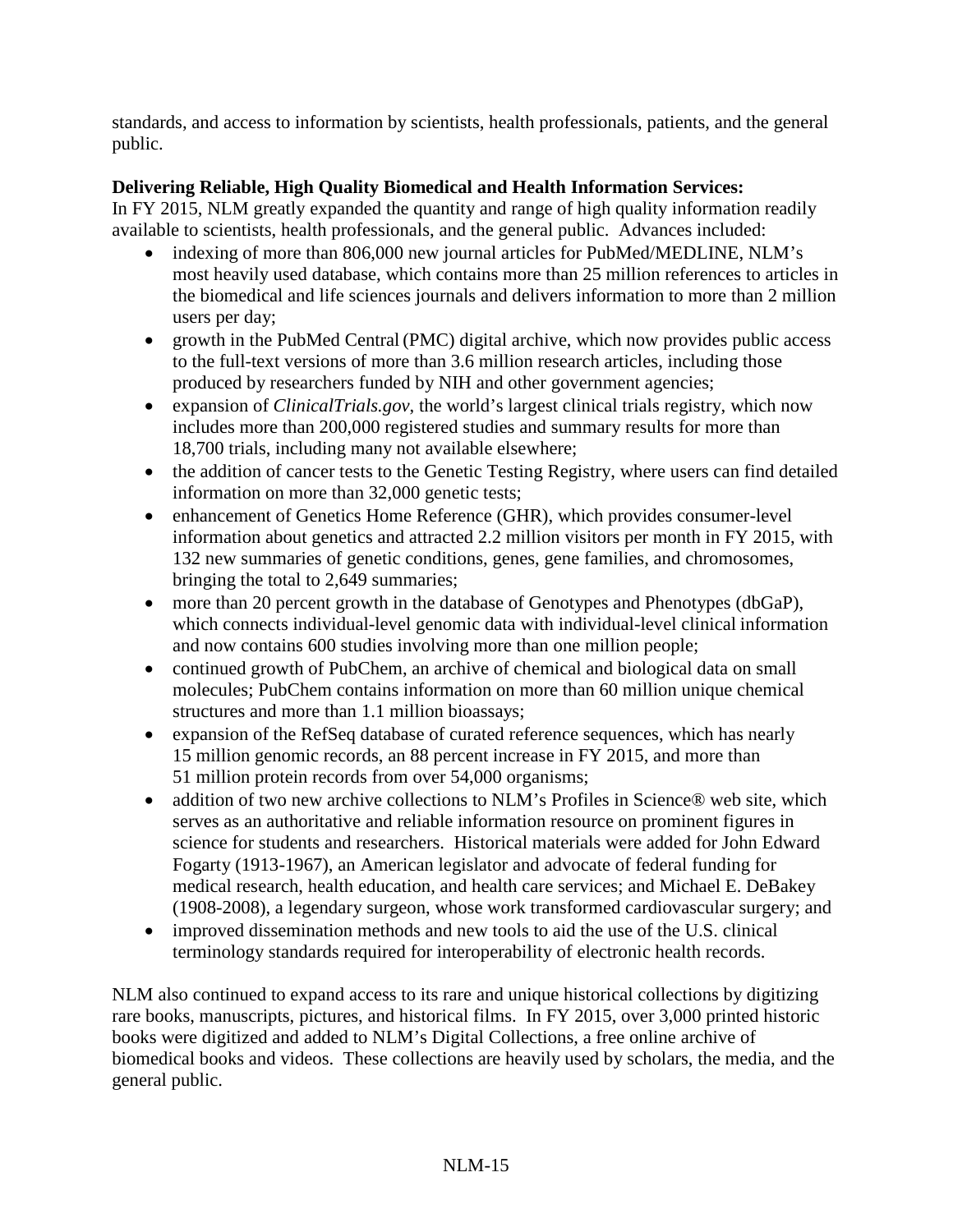NLM is redesigning many of its web interfaces so that the information display adjusts automatically to the size of the device, including smart phones. In FY 2015, the Library released new "responsive design" versions of MedlinePlus and MedlinePlus en español, bringing authoritative patient and consumer information from NIH, HHS, and other authoritative sources. NLM continued to be a leading player in social media amongst HHS agencies with active Facebook, Twitter, Flickr, Pinterest, and YouTube accounts; several online newsletters; and its NN/LM, which covers the U.S. and hosts 8 Facebook pages, 9 Twitter feeds and 12 blogs. NLM is consistently ranked among the most liked, most followed, and most mentioned organizations amongst small government agencies with social media accounts.

#### **Program Portrait: Enhancing the Interoperability of Electronic Health Records (EHRs)**

FY 2016 Level: \$17.5 million FY 2017 Level: \$17.5 million<br>Change: \$0.0 million \$0.0 million

In close collaboration with the Office of the National Coordinator for Health Information Technology within HHS and with assistance from Centers for Medicare and Medicaid Services (CMS), the Veterans Health Administration, and FDA, NLM develops, funds, and disseminates the clinical terminologies designated as U.S. standards for meaningful use of EHRs and health information exchange. NLM produces a range of tools that help EHR developers and users to implement these standards and makes them available in multiple formats, including via application programming interfaces (APIs). NLM's technical and financial support enables clinical terminology standards to be updated regularly to reflect new drugs, tests, devices, and changes in medical knowledge and health practice – and also allows them to be used free-of-charge in U.S. health care, public health, biomedical research, and product development.

The inclusion of standard terminology in EHRs enables more effective clinical decision support by making it easier to use information in a patient's record to retrieve knowledge relevant to that record. In FY 2015, NLM's MedlinePlus Connect service increased its utility to EHR vendors seeking to connect their products directly to NLM's high quality information relevant to a patient's problems, medications, and test results by expanding its links to standard terminologies and billing codes. Standardized EHRs are also an increasingly important source of data for cost-effective observational, clinical and translational research and will enhance the value of the PMI cohort. NLM continued its work to facilitate the inclusion of standard clinical terminology in common data elements and patient assessment instruments used in NIH and HHS-funded comparative effectiveness and clinical research. NLM's Unified Medical Language System (UMLS) resources provide essential infrastructure for advanced clinical decision support by connecting standard clinical terminologies to billing codes and more than 120 other important biomedical vocabularies, such as those used in information retrieval and gene annotation. By linking the many different terms used to represent the same concepts and by providing associated natural language processing programs, NLM's UMLS resources help computer programs interpret biomedical text correctly. These resources are heavily used in NIH-funded research; in commercial product development; and in many electronic information services, including those produced by NLM.

#### Budget Policy:

The FY 2017 President's Budget estimate for delivering reliable, high quality biomedical and health information services is \$142.242 million, the same as the FY 2016 Enacted level. In FY 2017, the Library will concentrate on maintaining its current level of services and its most heavily used resources, including PubMed/MEDLINE and PubMed Central, which provide critical access to published biomedical research results worldwide. Keeping MedlinePlus current with new consumer health and maintaining and improving the Hazardous Substances Data Bank are also high priorities for FY 2017. The Library will also continue to serve and to act as an HHS coordinating center for standard clinical vocabularies; to support, develop, or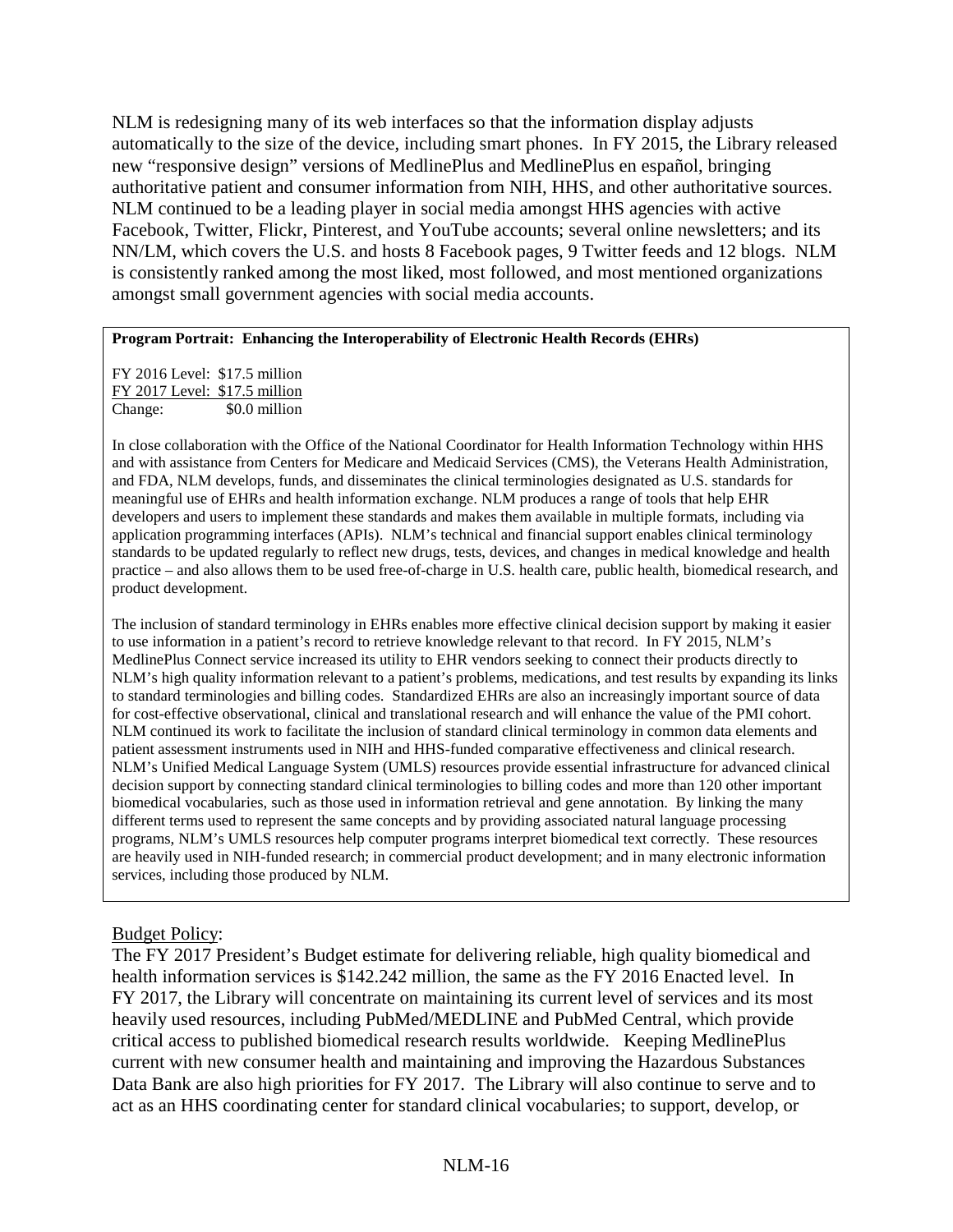license for nationwide use key clinical vocabularies, including SNOMED CT®; and to develop and test tools and subsets to promote meaningful use of electronic health records.

**Promoting Public Awareness and Access to Information:** The NLM has extensive outreach programs to enhance awareness of NLM's diverse information services among biomedical researchers, health professionals, librarians, patients, and the public. To improve access to high quality health information, NLM works with the NN/LM and has formal outreach partnerships, including the Partners in Information Access for the Public Health Workforce and the Environmental Health Information Outreach Partnership with Historically Black Colleges and Universities, tribal colleges, and other minority serving institutions.

#### **Program Portrait: National Network of Libraries of Medicine (NN/LM)**

FY 2016 Level: \$11.9 million FY 2017 Level: \$11.9 million Change: \$0.0 million

The 6,400 member institutions of the NN/LM are valued partners in ensuring that health information, including NLM's many services, is available to scientists, health professionals, and the public. NN/LM is coordinated by eight Regional Medical Libraries and is comprised of academic health sciences libraries, hospital libraries, public libraries, and community-based organizations.

Following stakeholder feedback from an FY 2014 Request for Information, in FY 2015, NLM changed the mechanism used to support the Regional Medical Libraries from contracts to cooperative agreements (grants). Under these cooperative agreements, to be awarded in FY 2016, NN/LM will be governed by a National Network Steering Committee (NNSC). This Committee will ensure better coordination among regions and less duplication of effort for services that can be delivered nationwide by one library to all regions, such as the development of materials used to educate different groups of health professionals about how to access information services and tools that are most relevant to them. NN/LM will continue to play a pivotal role in outreach by exhibiting and demonstrating NLM's products and services at national, regional, and state health professional and consumer oriented meetings, coordinating efforts to improve access to electronic publications for the public health workforce, improving awareness and access to high quality health information for the general public, and addressing health literacy and health disparities.

With an excellent track record of providing access to health information for clinicians and patients displaced by disasters, NN/LM will continue as the backbone of NLM's strategy to promote more effective use of libraries and librarians in local, state, and national disaster preparedness and response efforts. NN/LM also plays an important role in NLM efforts to increase the capacity of research libraries and librarians to support data science and improve institutional capacity in biomedical big data management and analysis.

In FY 2015, dozens of community-based projects were funded across the country to enhance awareness and access to health information, including in disaster and emergency situations, and to address health literacy issues.

NLM also fosters more informal community partnerships and uses exhibitions, the media, and new technologies in its efforts to reach underserved populations and to promote interest among young people in careers in science, medicine, and technology. NLM continues to expand its successful traveling exhibitions program as another means to enhance access to the NLM's services and promote interest in careers in science and medicine in communities across the country. Examples include: *Confronting Violence: Improving Women's Lives (opened in*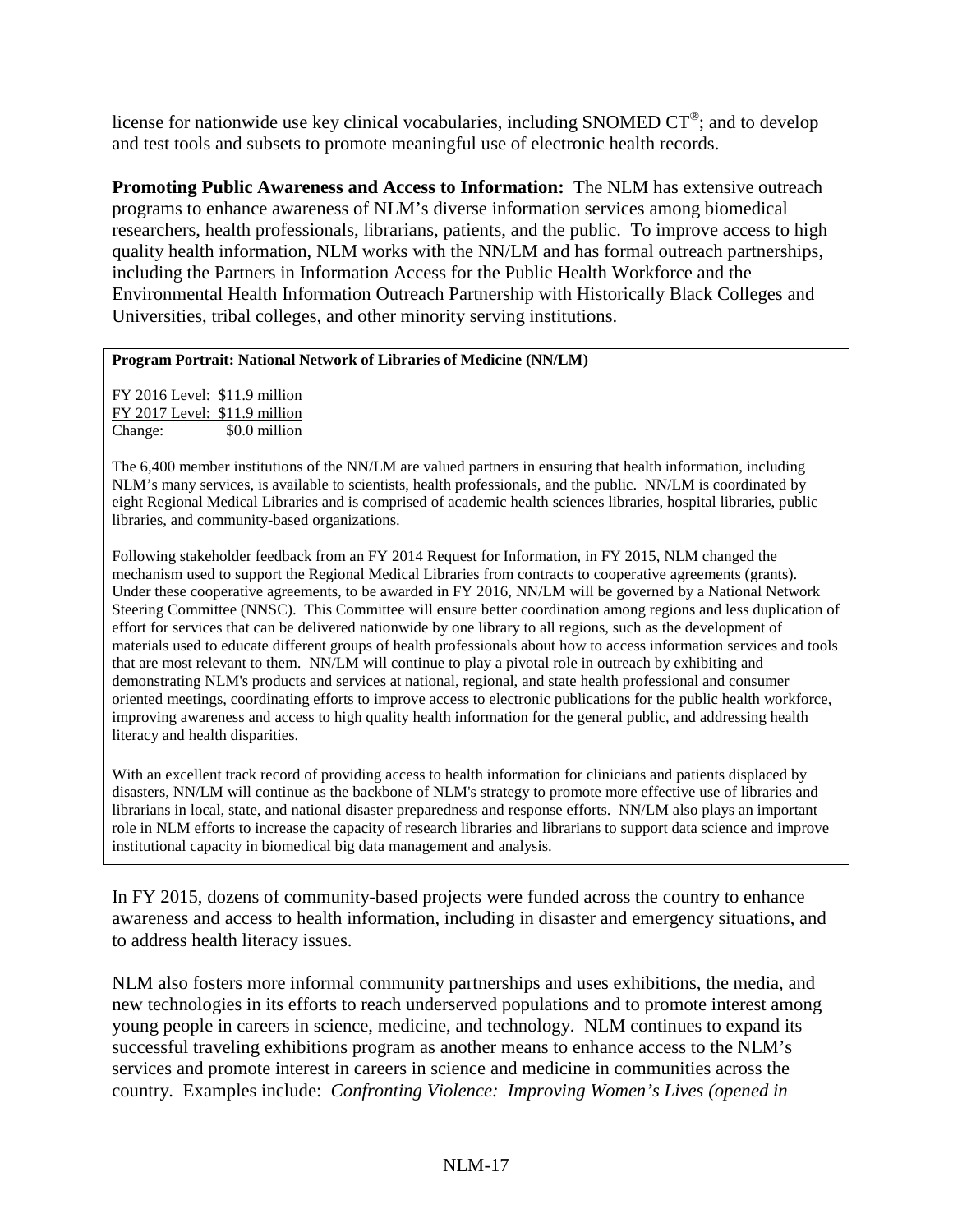*October 2015), Native Voices: Native Peoples' Concepts of Health and Illness*; *Opening Doors: Contemporary African American Academic Surgeons; Binding Wounds, Pushing Boundaries: African Americans in Civil War Medicine; Every Necessary Care and Attention: George Washington and Medicine;* and *Surviving and Thriving: AIDS, Politics, and Culture.*

With assistance from other NIH components and outside partners, NLM continues to increase the distribution of the *NIH MedlinePlus* magazine, and its Spanish counterpart, *NIH Salud*. The magazine, which is also available online in Spanish and English, is distributed to doctors' offices, health science libraries, Congress, the media, federally supported community health centers, select hospital emergency and waiting rooms, and other locations where the public receives health services nationwide. In FY 2015, NLM and NIH partnered with the National Hispanic Medical Association, the American Diabetes Association, the Peripheral Arterial Disease Coalition, among others, to extend the distribution of the magazine to the audiences they serve.

## Budget Policy:

The FY 2017 President's Budget estimate for promoting public awareness and access to information is \$5.001 million, a decrease of \$0.176 million or 3.4 percent below the FY 2016 Enacted level of \$5.177 million. In FY 2017, NLM will continue its outreach programs with a special emphasis on those aimed at underserved and minority populations. As recommended by its 2006-2016 Long Range Plan, NLM continues to develop and test innovative outreach methods, including infrastructure improvements to enable ubiquitous health information access in homes, schools, public libraries, and work places. Also as recommended in the Plan, the Library will continue to use its major historical exhibitions as a means for improving science and health literacy and promoting interest in biomedical careers, as well as increasing awareness and use of NLM information services.

## **Developing Advanced Information Systems, Standards, and Research Tools:** NLM's

advanced information services have long benefitted from its intramural research and development (R&D) programs. The Library has two organizations that conduct advanced R&D on different aspects of biomedical informatics – the Lister Hill National Center for Biomedical Communications (LHC) and the National Center for Biotechnology Information (NCBI).

LHC, established by joint resolution of Congress in 1968, conducts and supports research in such areas as the development and dissemination of health information technology standards; the capture, processing, dissemination, and use of high quality imaging data; medical language processing; high-speed access to biomedical information; and advanced technology for emergency and disaster management. Research includes use of large clinical databases to predict patient outcomes from patient factors including medication usage. In FY 2015, a huge dataset from CMS was obtained for studies about epidemiology of drug-drug interactions, and association between Simvastatin use and dementia/Alzheimer's disease. In addition, research was initiated using MIMIC-III, the latest version of a large de-identified database from Massachusetts Institute of Technology of intensive care data, now covering nearly 58,000 hospital admissions for over 48,000 distinct patients.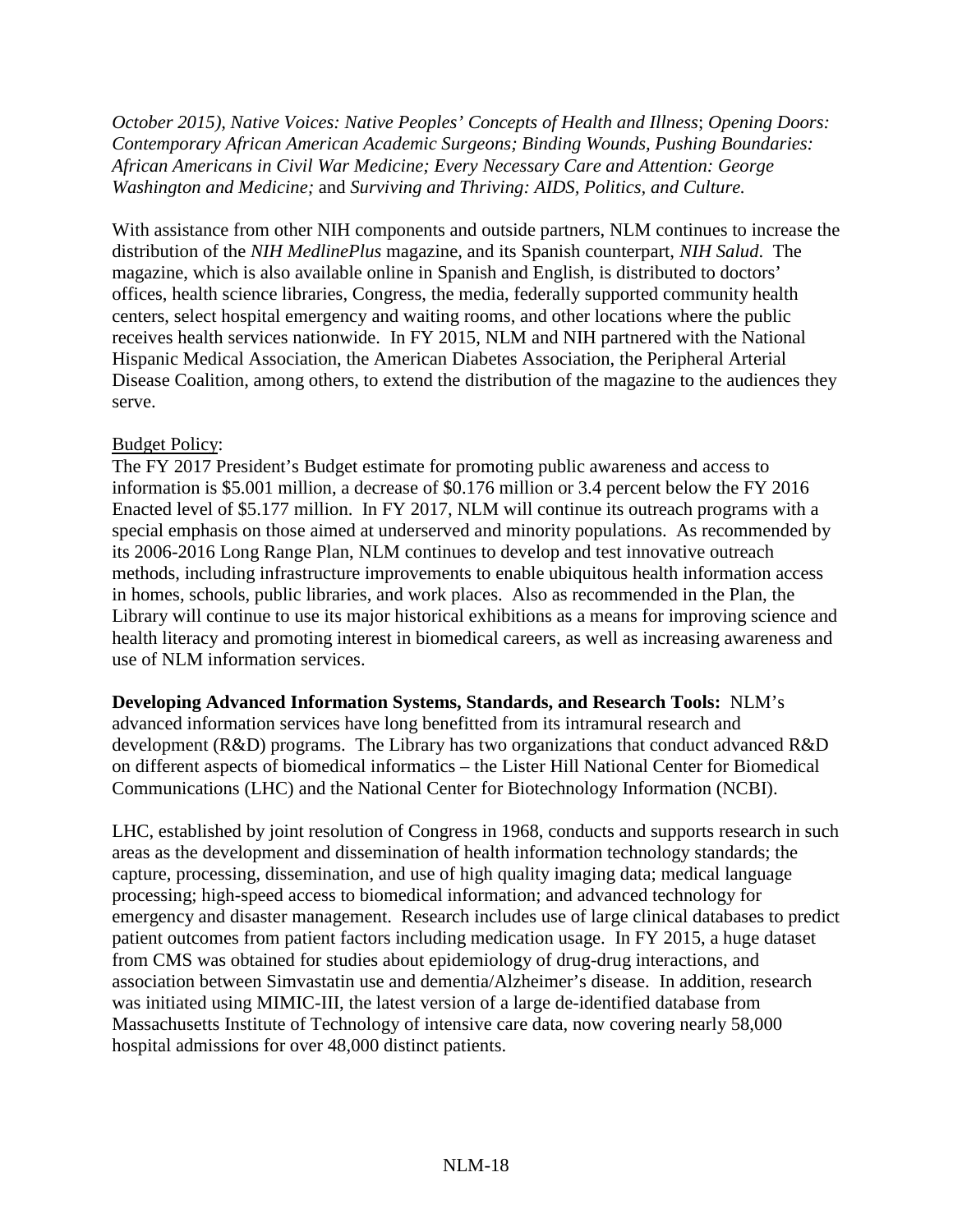LHC has also been a leader in promoting open data and open software. LHC leverages its imaging research and analysis expertise to address critical clinical and global health needs, in collaboration with NCI and NIAID, as well as other biomedical research and healthcare delivery organizations. LHC developed novel imaging data sets as well as open software for threedimensional (3D) analysis of biomedical imaging data (the ITK toolkit), which have advanced research and product development in anatomical imaging. NLM collaborated with NIAID in launching the NIH 3D Print Exchange, including collections and models useful to radiologists, surgeons, and prosthetics and robotics experts. LHC also developed the Open-i<sup>SM</sup> biomedical image search engine, which provides access to more than 3.2 million images and attracts 10,000 unique visitors per day (as of FY 2015).



NCBI, established by law in 1988, conducts R&D on the representation, integration, and retrieval of molecular biology data and biomedical literature, in addition to providing an integrated, genomic information resource consisting of more than 40 databases for biomedical researchers at NIH and around the world. NCBI's development of large-scale data integration techniques with advanced information systems is key to its expanding ability to support the accelerated pace of research made possible by new technologies such as next-generation DNA sequencing, microarrays, and small molecule screening. GenBank at NCBI, in collaboration with partners in the U.K. and Japan, is the world's largest annotated collection of publicly available DNA sequences. GenBank contains 185 million sequences from more than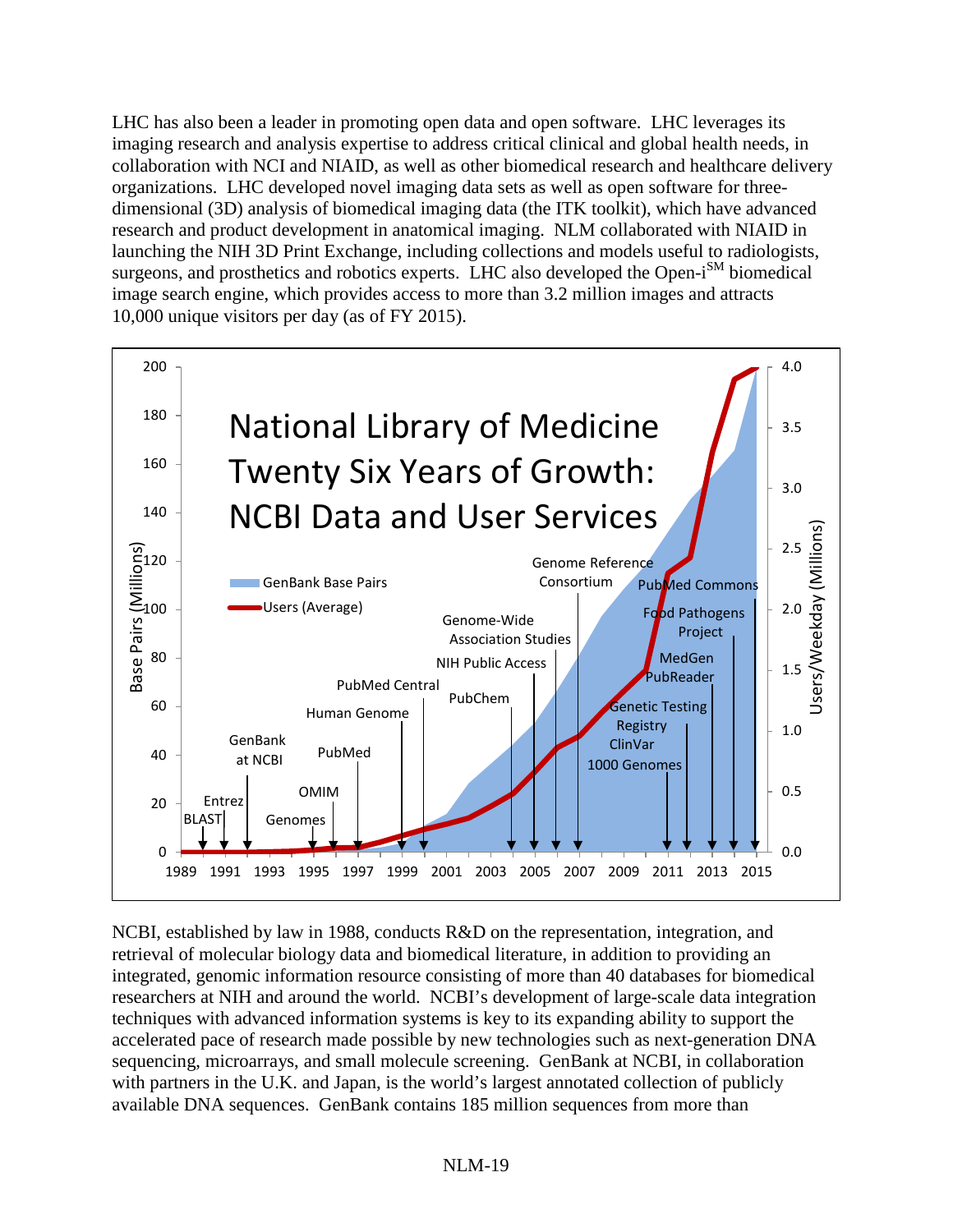365,000 different species. NCBI's web services for access to these data provide the information and analytic tools for researchers to accelerate the rate of genomic discovery and facilitate the translation of basic science advances into new diagnostics and treatments.

As part of the 2014 presidential initiative to combat antibiotic resistant bacteria, NCBI continues to collaborate with FDA, the CDC, the Department of Agriculture, and other groups to maintain a database of whole genome sequencing (WGS) data for antibiotic-resistant bacteria along with tools to facilitate analyses of such data. The database provides an important resource for surveillance and research into the mechanisms underlying the emergence of antibacterial resistance. This program builds upon a successful collaborative project among these same agencies to use WGS to more quickly and accurately identify and investigate outbreaks of disease caused by foodborne bacteria.

NLM was also a pioneer in developing and sharing novel medical language resources and innovative algorithms and tools, including the UMLS, MetaMap, Medical Text Indexer (MTI), and SemRep, to advance research in natural language understanding and biomedical text mining. This research has been applied to indexing, information retrieval, question answering, and literature-based discovery to assist NLM's high volume data creation and service operations, to help other NIH components to identify and summarize new knowledge useful in updating clinical guidelines, and to add standard terminology and codes to clinical data to enhance their research value. There is growing evidence of the utility of text mining techniques in the clinical domain; for example, combining genotype information with phenotype information extracted from electronic medical records via natural language processing is a viable, cost-effective way to study the relationship between genome-wide genetic variation and common human traits.

NLM has many joint research activities with other NIH components and other Federal agencies, including CDC, CMS, the Department of Veterans Affairs, and FDA. In FY 2015, NLM collaborated with NIDDK to develop and publish guidance for improving chronic disease care, using management of chronic kidney disease through EHRs as a model. Nationwide newborn screening efforts – led by HRSA, CDC, NICHD, and state public health programs – rely on NLM to help develop and implement standard coding and messaging, which will improve the ability to collect data and conduct research for more than 30 rare diseases that affect newborns and children. With the National Institute of Neurological Disorders and Stroke (NINDS) Human Motor Control Section, NLM developed a mobile health application for people with Parkinsons Disease. In FY 2015, NLM provided FDA safety officers timely information about specific adverse drug events via PubMed Early Alerts pilot project then expanded service to eight other FDA teams. NLM is also working closely with FDA to encourage the use of clinical standards – developed and supported by NLM – in instrument labels and drug trial submissions.

NLM has made advances that will facilitate health information exchange and meaningful use of EHRs. Researchers have developed advanced and heavily used APIs for medication data, nomenclature, and high quality pill images; produced novel algorithms for validating vocabulary components of electronic clinical quality measure specifications; and analyzed frequency data from multiple health care organizations to produce manageable subsets of large standard clinical vocabularies. RxNorm and other NLM-developed medication information resources anticipate receiving one billion queries in CY 2015. NLM researchers have also developed effective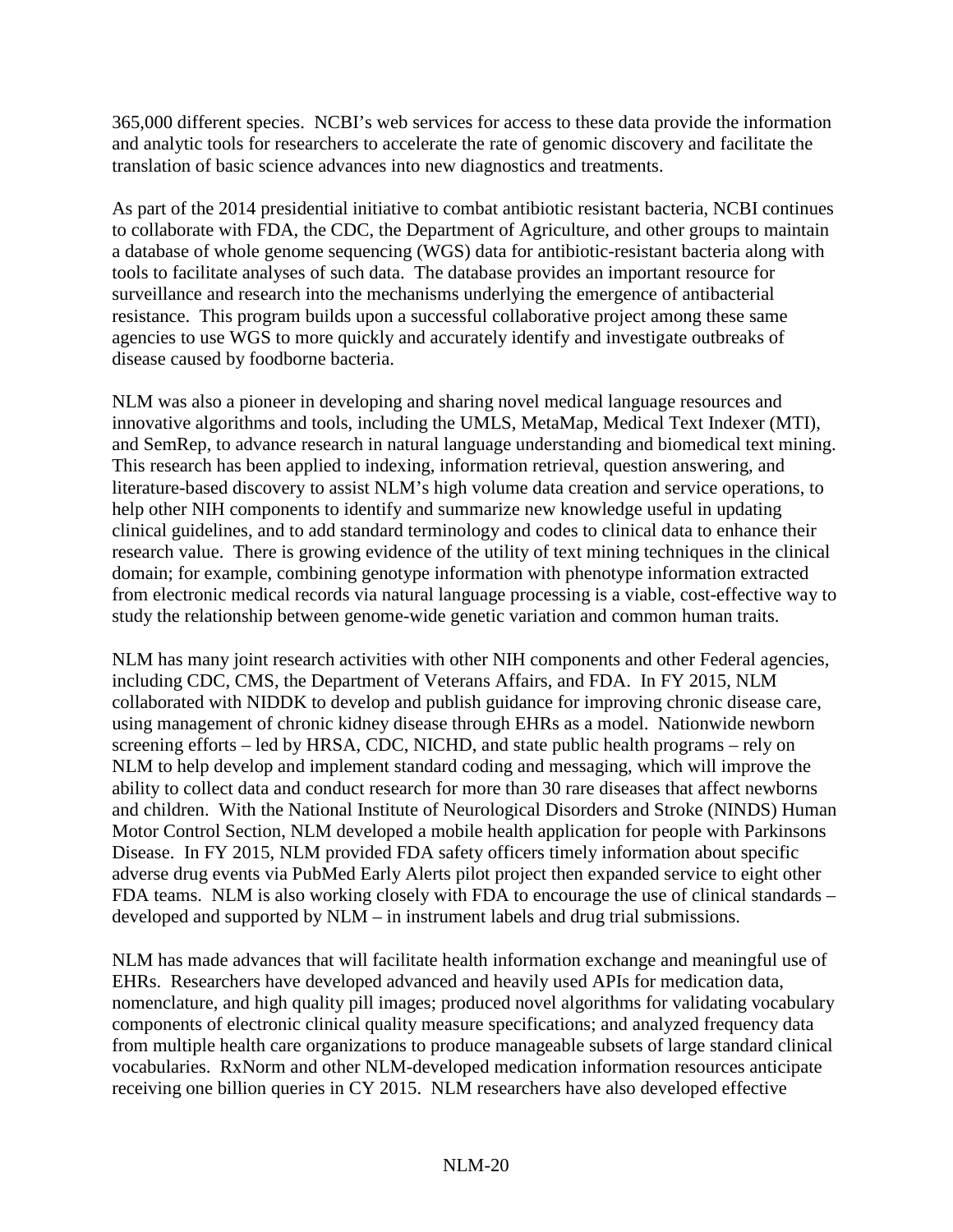techniques for mapping clinical vocabularies to administrative code sets and have established partnerships to test the use and impact of personal health records.

#### Budget Policy:

The FY 2017 President's Budget estimate for developing advanced information systems, standards and research tools is \$173.202 million, the same as the FY 2016 Enacted level. Funds are used by NCBI to process, and provide public access to, the enormous quantities of data emanating from new NIH-funded sequencing, microarray, and small molecule screening technologies and to handle an anticipated significant increase in clinical trials results submissions in response to HHS regulations and new NIH policy. NLM will continue to maintain ClinicalTrials.gov in FY 2017 to accommodate increasing submissions of summary results in accordance with the Food and Drug Administration Amendments Act of 2007. In accordance with its 2006-2016 Long Range Plan, NLM's research divisions will engage in critical R&D projects that are important to today's scientific community and that will have even greater influence in the future. In addition to NCBI's trans-NIH collaborations, other NLM intramural researchers will continue to improve access to clinical trials data; to develop advanced imaging tools for cancer diagnosis in cooperation with the National Cancer Institute; and to work with NIH-funded Clinical and Translational Research Centers on health data standardization issues.

## **Extramural Programs**

NLM funds research and training programs that provide important foundations for the burgeoning field of biomedical informatics, which brings the methods and concepts of computational, information, and engineering sciences to bear on problems related to basic biomedical/behavioral research, health care, public health, and consumer use of health-related information. NLM's extramural research grant and workforce development programs focus on the development and testing of approaches for acquiring, integrating, managing, mining, analyzing and presenting biomedical data, information, and knowledge. In addition to standard research and training offerings, NLM sponsors several unique grant programs that provide early support for biomedical knowledge resources. To accomplish its extramural goals in FY 2017, NLM will offer grants in four categories: research project grants; training/career support; information resource awards; and small business grants. In FY 2015, NLM used its base appropriation to award 135 grants, of which 31 percent were new awards. In 2017, NLM expects to use its base appropriation to award 136 grants, of which 30 percent will be new awards.

**Informatics Workforce and Resources for Biomedicine and Health:** Many of today's informatics researchers and health information technology leaders are graduates of NLM-funded university-based training programs. NLM's 14 active university-based programs train nearly 200 individuals each year. All of these programs offer post-doctoral training in health care informatics, translational informatics or clinical research informatics, supporting recommendations of a working group of the NIH ACD to expand the number of clinicians involved in research. NLM's university-based training program will hold a new competition in FY 2016, expanding its emphasis on data science and support for clinician researchers. Two career transition programs are offered to NLM's trainees and others ready to launch their informatics research careers. In FY 2015, six new career transition awards were made, and one new predoctoral fellowship was awarded. Taken together, NLM's commitment to training and career transition in FY 2015 represents about 32 percent of the total extramural grants budget. In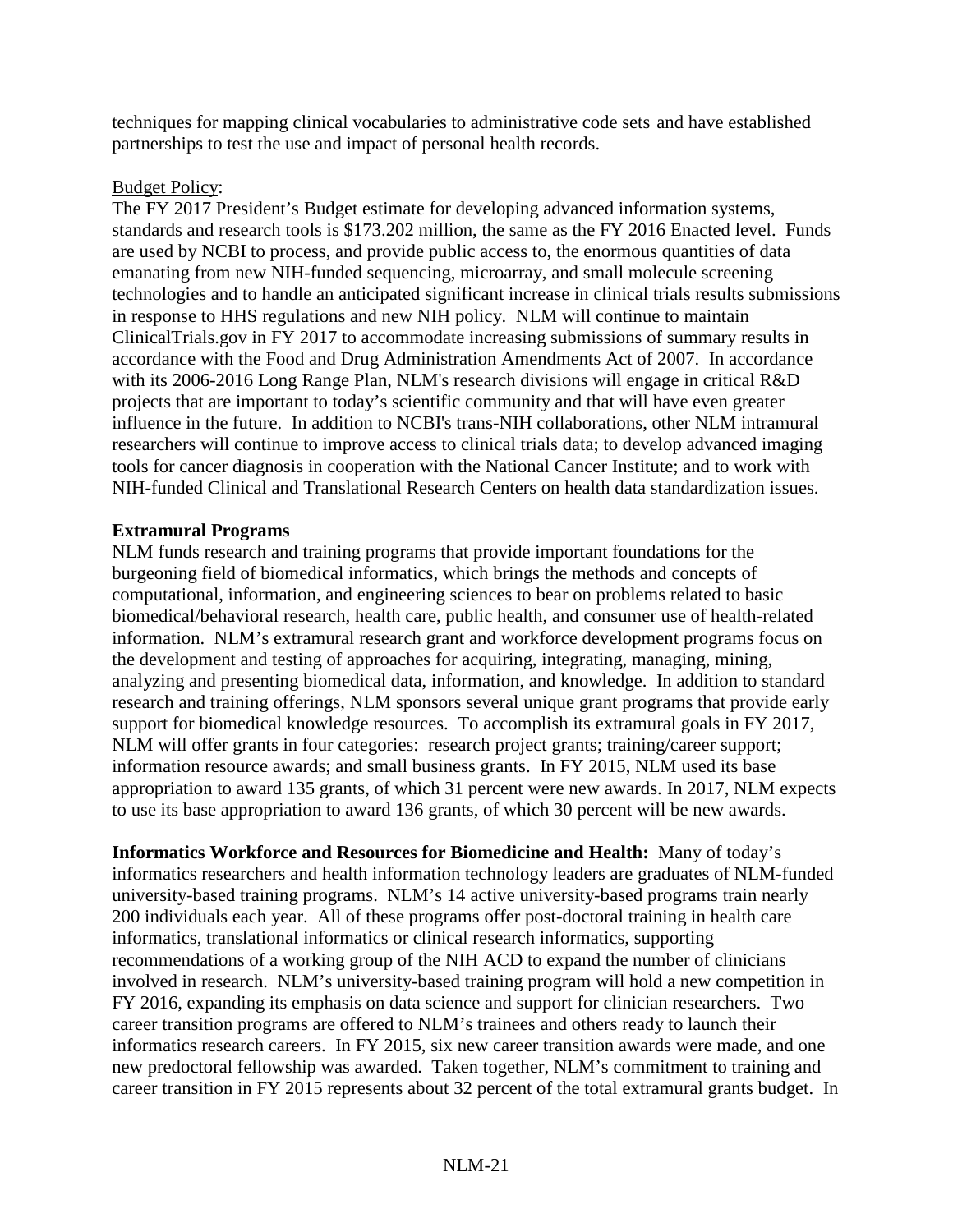FY 2017, NLM expects to make new five-year awards to up to 15 institutional training programs, 4 new career transition grants, and 1 individual fellowship.

NLM has two unique resource grant programs offered by no other Federal agency: 1) Grants for Scholarly Works in Biomedicine and Health support researchers in the history and philosophy of medicine, biomedical science, and bioethics. Six new awards were made in FY 2015 on timely topics such as prescription drug abuse and cultural factors affecting diabetes; and 2) NLM Administrative Supplements for Informationist Services provide supplemental funds to existing NIH research grantees who want to add an information specialist to their research team. Eleven new awards were funded in FY 2015 in this program, three of them partially or fully funded by other ICs. By fostering better management of biomedical research data, the work of these awardees is foundational for the application of big data to improve health.

#### **Program Portrait: Training the Workforce for Biomedical Informatics and Data Science**

FY 2016 Level: \$12.616 million FY 2017 Level: \$12,855 million Change:  $+$ \$0.239 million

For more than 30 years, NLM's Extramural Programs Division has been the principal source of NIH support for research training in biomedical informatics, which brings computer and information sciences approaches to bear on problems in basic biomedical research, health care, and public health administration. A model for new NIH training programs for biomedical big data, NLM's university-based programs produce interdisciplinary, cross-trained researchers who understand fundamental problems of knowledge representation, decision support, translational research, human-computer interaction, and social and organizational factors that influence effective adoption of health information technology in biomedical domains.

NLM supports 14 five-year institutional training grants for biomedical informatics at universities across the United States. In 2015, these programs trained approximately 200 predoctoral and postdoctoral trainees. Another NIH IC, NIDCR, provides funds to support nine additional trainees at three of NLM's programs. Two of NLM's programs received supplemental funds from the NIH BD2K Initiative, to offer predoctoral training for data scientists. Each NLM training program has a plan to enhance diversity in the field through special recruitment efforts in target populations. For example, since the 1990s, the percentage of women trainees has increased from less than 25 percent to more than 40 percent. The use of short-term training appointments to provide practicum experiences for prospective trainees has been an effective approach for enhancing diversity in recruitment; fourteen short term trainees were supported in 2015. In addition to its university-based training, responding to the ACD Workforce recommendations on predoctoral training, NLM now supports individual fellowships in the area of biomedical informatics. The first of these fellowships was awarded in 2015. NLM expects to award 2 additional fellowships in 2016 and 1 new fellowship in 2017.

In a program unique at NIH, NLM provides supplemental funds to research grantees of other NIH ICs so they can bring librarians and other information specialists onto their research teams. This initiative funded 11 new awards in 2015, supporting 19 informationists. In a sense, the Informationist program provides two kinds of training experiences: 'on the job' training in research data management for biomedical researchers and research internships for health sciences librarians. NLM expects to award 6 new informationist supplements in 2016 and 5 new ones in 2017.

In addition, NLM's program for Information Resources to Reduce Health Disparities has a unique focus on development of information resources; four new awards were made in FY 2015, supporting development of information resources tailored to needs of Alaska Native, Navajo, and other underserved populations. Resources like these support long-term goals of the PMI to engage a large cohort of active participants. In FY 2017, NLM expects to award up to five new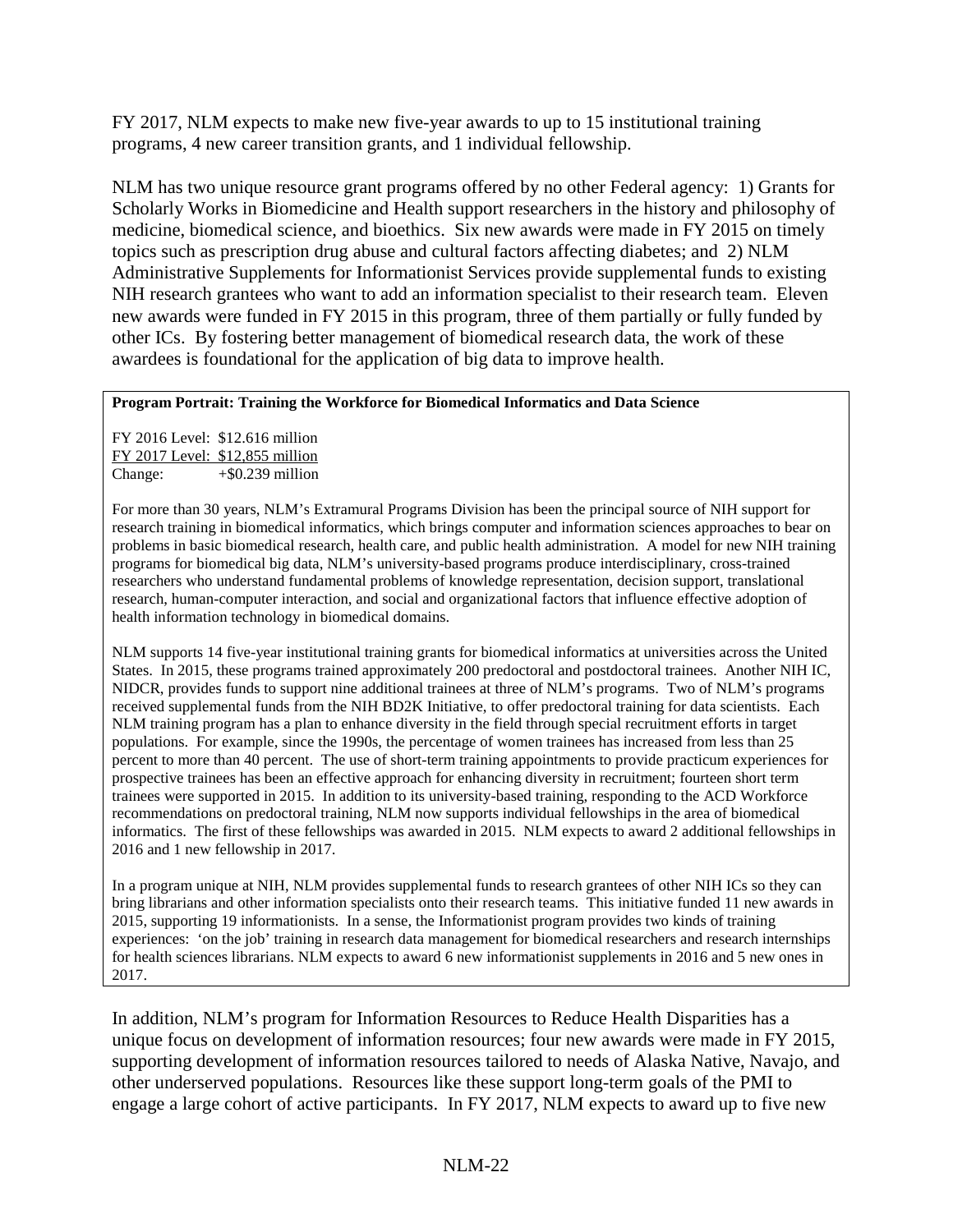informationist supplements and up to two new grants each for scholarly works and information resource projects.

In FY 2015, NLM's resource support program expanded to incorporate awardees of the NIH BD2K training initiative who will develop open access curriculum materials covering topics related to the management of biomedical research data. Five awards were issued in FY 2015, using BD2K funds, to support teaching/learning resources librarians can use to train students and researchers about research data management. Any new awards made in this program in FY 2017 will be supported with BD2K funds.

#### Budget Policy:

The FY 2017 President's Budget estimate includes \$20.733 million, a decrease of \$0.107 million, or 0.5 percent, below the FY 2016 Enacted level of \$20.840 million. This program builds the informatics expertise and information resources needed to support biomedical scientists, health care providers, public health administrators, and health services researchers. In FY 2017, NLM will continue extramural support for its unique resource grant programs, career transition programs, and for its highly regarded university-based training programs. Trainee stipends for predoctoral and postdoctoral trainees are expected to increase by 2 percent in 2016 and by 2 percent again in 2017.

**Biomedical Informatics Research:** NLM research project grants (RPGs) have supported pioneering research and development in computational intelligence in medicine, clinical decision support, protection of privacy in electronic medical records, secondary use of routine clinical data for research purposes, regional health data integration, consumer health information access, health applications of advanced telecommunications networks, automated bio-surveillance, and information management in disasters. At the core, these projects advance the science of biomedical informatics, by applying concepts from computer, information, and engineering sciences to problems in medicine, public health, and biological/behavioral sciences. Biomedical informatics research is the foundation for sophisticated systems in which data from biological research and health care are stored, managed, and displayed. The pan-NIH BD2K Initiative recognizes this, focusing funding research and tools for analyzing, integrating and sharing huge and heterogeneous data sets. Complementing the BD2K program and informatics-friendly initiatives at other NIH ICs, NLM research grant programs continue to support both basic and applied research ranging from major research collaborations to small proof-of-concept projects. In all research supported by NLM, needs of the future users must be taken into account, whether they are researchers, students, clinicians, health administrators, patients or consumers. Investigator-initiated projects are funded, as are projects from focused funding announcements that target areas important to NLM's mission.

In FY 2015, NLM issued 17 new RPGs and three exploratory/developmental research grants. Among the newly funded research awards made with appropriated funds are several that support the PMI, including strategies for simplifying text for use by patients; adaptive computer-based testing for consumers, health literacy for online diabetes communication and 'smart' electronic health record systems. Others support goals relating to application of big data and technology, including merger of climate, population and viral genetics for zoonotic surveillance, techniques for estimating the risk of foodborne illness, and novel modeling approaches for large multimodal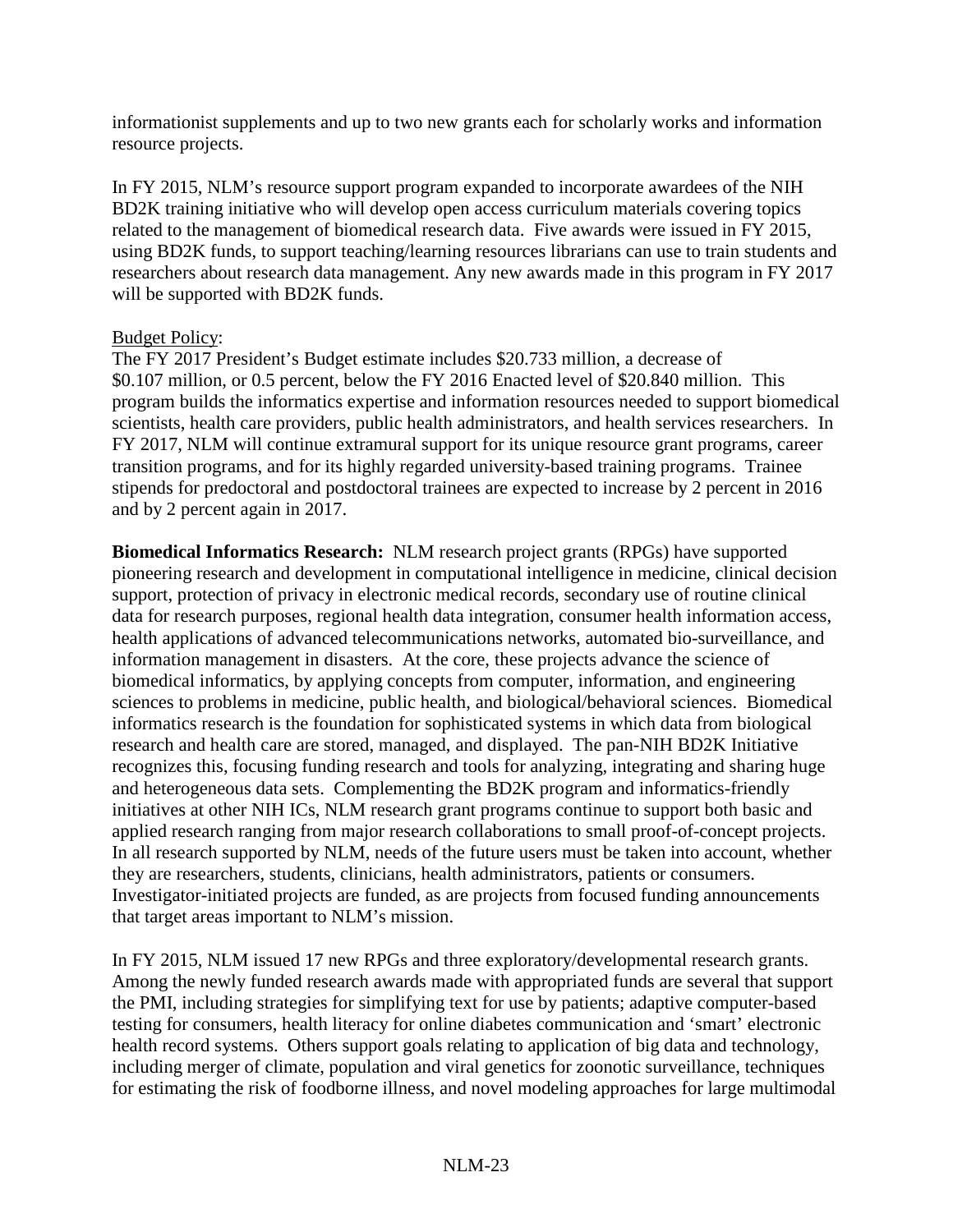data sets. In FY 2015, NLM became home to a new NIH Director's New Innovator award focused on technologies to train clinicians in more effective decision making. In FY 2017, NLM expects to award at least 21 new RPGs, including partial support for an NIH Director's Early Independence Award and for an NCATS Recruitment Innovation Center.

Like all granting agencies, NLM sets aside funds to support small business innovation and research and technology transfer (SBIR/STTR). Most years, NLM concentrates its small SBIR/STTR funds on Phase 1 concept development projects. However, in FY 2015, NLM awarded four Phase 1 and one Phase 2 projects, and expects to award six SBIR/STTR awards in FYs 2016 and 2017. NLM will make sufficient awards to meet its SBIR/STTR set aside, which increases in FY 2017.

## Budget Policy:

The FY 2017 President's Budget estimate is \$28.026 million, an increase of \$0.132 million, or 0.5 percent, over the FY 2016 Enacted level of \$27.894 million. Informatics research is fundamental to the sophisticated systems in which research and health data are stored, managed, and displayed. NLM plans to continue to strengthen and diversify its RPG portfolio in coordination with the pan-NIH Big Data to Knowledge (BD2K) initiative, and through engagement in selected multi-IC initiatives on health literacy, genome, and the environment, and consumer use of health information. NLM will continue to accept investigator-initiated grants through NIH parent-grant announcements as well as applications submitted to its own funding announcements. In FY 2017, NLM will award up to 21 new research project grants and will continue to support early stage and new investigators on RPG awards at success rates comparable to those of established investigators submitting new RPG applications. As it has in the past, in FY 2017, NLM will provide new research funding to its K99/R00 NIH Pathway to Independence awardees who have obtained research positions.

## **Research Management and Support (RMS)**

RMS activities provide administrative, budgetary, logistical, and scientific support for basic library services, intramural research programs, and the review, award, and monitoring of research grants and training awards. RMS functions also include strategic planning, coordination, and evaluation of NLM's programs, regulatory compliance, policy development, and international coordination and liaison with other Federal agencies, Congress, and the public. These activities are conducted by the NLM Director and his immediate staff, as well as NLM personnel from the Office of Extramural Programs, the Office of Administrative Management, the Office of Health Information Programs Development, and the Office of Communications and Public Liaison.

## Budget Policy:

The FY 2017 President's Budget estimate is \$14.589 million, an increase of \$0.151 million, or 1.0 percent, over the FY 2016 Enacted level of \$14.438 million. The focus of RMS will continue to be the coordination of NLM's activities and policies and the development and administration of NLM's grant activities. These funds will support the same number of FTE as in FY 2016.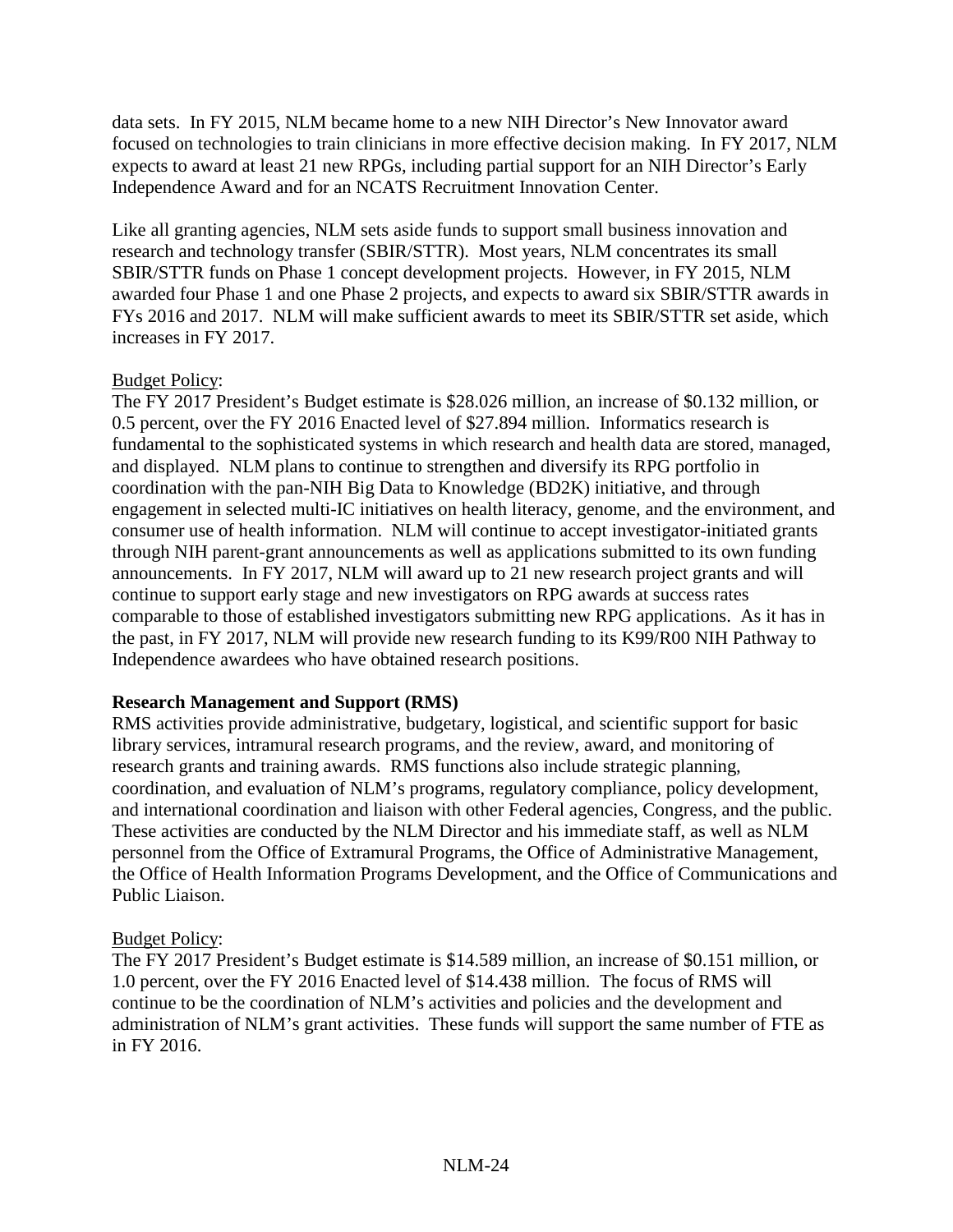#### **Budget Authority by Object Class<sup>1</sup>**

(Dollars in Thousands)

|              |                                                     | FY 2016 Enacted | FY 2017 President's<br>Budget <sup>2</sup> | FY 2017<br>$+/-$<br>FY 2016 |
|--------------|-----------------------------------------------------|-----------------|--------------------------------------------|-----------------------------|
|              | Total compensable workyears:                        |                 |                                            |                             |
|              | Full-time employment                                | 811             | 811                                        | $\overline{0}$              |
|              | Full-time equivalent of overtime and holiday hours  | $\overline{c}$  | $\mathfrak{D}$                             | $\boldsymbol{0}$            |
|              | Average ES salary                                   | \$175           | \$176                                      | \$1                         |
|              | Average GM/GS grade                                 | 11.4            | 11.4                                       | 0.0                         |
|              | Average GM/GS salary                                | \$96            | \$97                                       | \$1                         |
|              | Average salary, grade established by act of July 1, |                 |                                            |                             |
|              | 1944 (42 U.S.C. 207)                                | \$107           | \$108                                      | \$1                         |
|              | Average salary of ungraded positions                | \$137           | \$138                                      | \$1                         |
|              |                                                     |                 | FY 2017 President's                        | FY 2017                     |
|              | <b>OBJECT CLASSES</b>                               | FY 2016 Enacted | Budget <sup>2</sup>                        | $+/-$                       |
|              |                                                     |                 |                                            | FY 2016                     |
|              | Personnel Compensation                              |                 |                                            |                             |
| 11.1         | <b>Full-Time Permanent</b>                          | \$75,179        | \$75,752                                   | \$573                       |
| 11.3         | Other Than Full-Time Permanent                      | 11,653          | 11,742                                     | 89                          |
| 11.5         | Other Personnel Compensation                        | 887             | 895                                        | 8                           |
| 11.7         | Military Personnel                                  | 18              | 19                                         |                             |
| 11.8         | <b>Special Personnel Services Payments</b>          | 1,426           | 1,437                                      | 11                          |
| 11.9         | <b>Subtotal Personnel Compensation</b>              | \$89,163        | \$89,845                                   | \$682                       |
| 12.1         | <b>Civilian Personnel Benefits</b>                  | \$28,051        | \$28,607                                   | \$556                       |
| 12.2         | <b>Military Personnel Benefits</b>                  | 15              | 16                                         |                             |
| 13.0         | <b>Benefits to Former Personnel</b>                 | $\Omega$        | $\Omega$                                   | $\theta$                    |
|              | <b>Subtotal Pay Costs</b>                           | \$117,229       | \$118,468                                  | \$1,239                     |
| 21.0         | Travel & Transportation of Persons                  | \$1,144         | \$1,166                                    | $\overline{$22}$            |
| 22.0         | <b>Transportation of Things</b>                     | 130             | 134                                        | 4                           |
| 23.1         | Rental Payments to GSA                              | $\Omega$        | $\Omega$                                   | $\overline{0}$              |
| 23.2         | Rental Payments to Others                           | 188             | 192                                        | 4                           |
| 23.3<br>24.0 | Communications, Utilities & Misc. Charges           | 1,062           | 1,082                                      | 20<br>9                     |
| 25.1         | Printing & Reproduction                             | 444<br>\$49,598 | 453                                        | \$894                       |
| 25.2         | <b>Consulting Services</b><br><b>Other Services</b> | 30,579          | \$50,492<br>25,574                         | $-5,005$                    |
|              | Purchase of goods and services from government      |                 |                                            |                             |
| 25.3         | accounts                                            | 89,151          | 90,998                                     | 1,847                       |
| 25.4         | Operation & Maintenance of Facilities               | \$2,427         | \$2,472                                    | \$45                        |
| 25.5         | R&D Contracts                                       | 0               | $\Omega$                                   | $\vert 0 \vert$             |
| 25.6         | <b>Medical Care</b>                                 |                 |                                            | $\overline{0}$              |
| 25.7         | Operation & Maintenance of Equipment                | 11,827          | 12,041                                     | 214                         |
| 25.8         | Subsistence & Support of Persons                    | $\Omega$        | $\Omega$                                   | $\Omega$                    |
| 25.0         | <b>Subtotal Other Contractual Services</b>          | \$183,582       | \$181,577                                  | $-$ \$2,005                 |
| 26.0         | Supplies & Materials                                | \$1,934         | \$1,970                                    | \$36                        |
| 31.0         | Equipment                                           | 35,809          | 36,455                                     | 646                         |
| 32.0         | Land and Structures                                 |                 |                                            | $\vert$                     |
| 33.0         | Investments & Loans                                 |                 |                                            | $\overline{0}$              |
| 41.0         | Grants, Subsidies & Contributions                   | 54,159          | 54,184                                     | 25                          |
| 42.0         | Insurance Claims & Indemnities                      |                 |                                            | $\overline{0}$              |
| 43.0         | Interest & Dividends                                |                 |                                            | $\overline{0}$              |
| 44.0         | Refunds                                             | 0               |                                            | $\Omega$                    |
|              | <b>Subtotal Non-Pay Costs</b>                       | \$278,455       | \$277,216                                  | $-$1,239$                   |
|              | <b>Total Budget Authority by Object Class</b>       | \$395,684       | \$395,684                                  | \$0                         |

1 Includes FTEs whose payroll obligations are supported by the NIH Common Fund.

<sup>2</sup> Includes mandatory financing.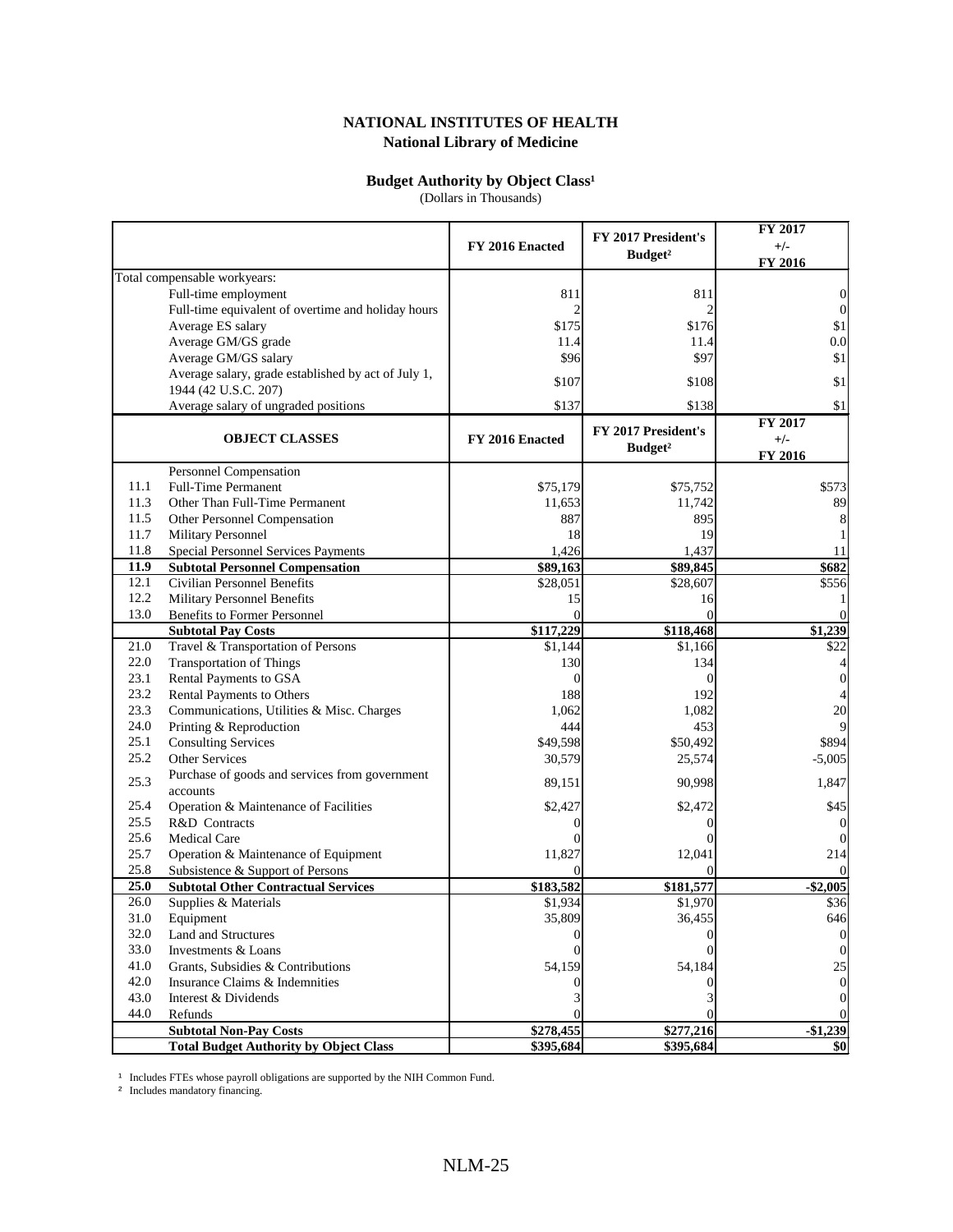#### **Salaries and Expenses**

(Dollars in Thousands)

| <b>OBJECT CLASSES</b>                            | FY 2016 Enacted | FY 2017 President's<br><b>Budget</b> | FY 2017<br>$+/-$<br><b>FY 2016</b> |
|--------------------------------------------------|-----------------|--------------------------------------|------------------------------------|
| <b>Personnel Compensation</b>                    |                 |                                      |                                    |
| Full-Time Permanent (11.1)                       | \$75,179        | \$75,752                             | \$573                              |
| Other Than Full-Time Permanent (11.3)            | 11,653          | 11,742                               | 89                                 |
| Other Personnel Compensation (11.5)              | 887             | 895                                  | 8                                  |
| Military Personnel (11.7)                        | 18              | 19                                   |                                    |
| Special Personnel Services Payments (11.8)       | 1,426           | 1,437                                | 11                                 |
| <b>Subtotal Personnel Compensation (11.9)</b>    | \$89,163        | \$89,845                             | \$682                              |
| Civilian Personnel Benefits (12.1)               | \$28,051        | \$28,607                             | \$556                              |
| Military Personnel Benefits (12.2)               | 15              | 16                                   |                                    |
| Benefits to Former Personnel (13.0)              |                 |                                      |                                    |
| <b>Subtotal Pay Costs</b>                        | \$117,229       | \$118,468                            | \$1,239                            |
| Travel & Transportation of Persons (21.0)        | \$1,144         | \$1,166                              | \$22                               |
| Transportation of Things (22.0)                  | 130             | 134                                  |                                    |
| Rental Payments to Others (23.2)                 | 188             | 192                                  |                                    |
| Communications, Utilities & Misc. Charges (23.3) | 1.062           | 1,082                                | 20                                 |
| Printing & Reproduction $(24.0)$                 | 444             | 453                                  | $\overline{Q}$                     |
| <b>Other Contractual Services:</b>               |                 |                                      |                                    |
| Consultant Services (25.1)                       | 49,598          | 50,492                               | 894                                |
| Other Services (25.2)                            | 30,579          | 25,574                               | $-5,005$                           |
| Purchases from government accounts (25.3)        | 80,741          | 82,462                               | 1,721                              |
| Operation & Maintenance of Facilities (25.4)     | 2,427           | 2,472                                | 45                                 |
| Operation & Maintenance of Equipment (25.7)      | 11,827          | 12,041                               | 214                                |
| Subsistence & Support of Persons (25.8)          |                 |                                      |                                    |
| <b>Subtotal Other Contractual Services</b>       | \$175,172       | \$173,041                            | $-$ \$2,131                        |
| Supplies & Materials (26.0)                      | \$1,934         | \$1,970                              | \$36                               |
| <b>Subtotal Non-Pay Costs</b>                    | \$180,074       | \$178,038                            | $-$2,036$                          |
| Total Administrative Costs                       | \$297,303       | \$296,506                            | $-$797$                            |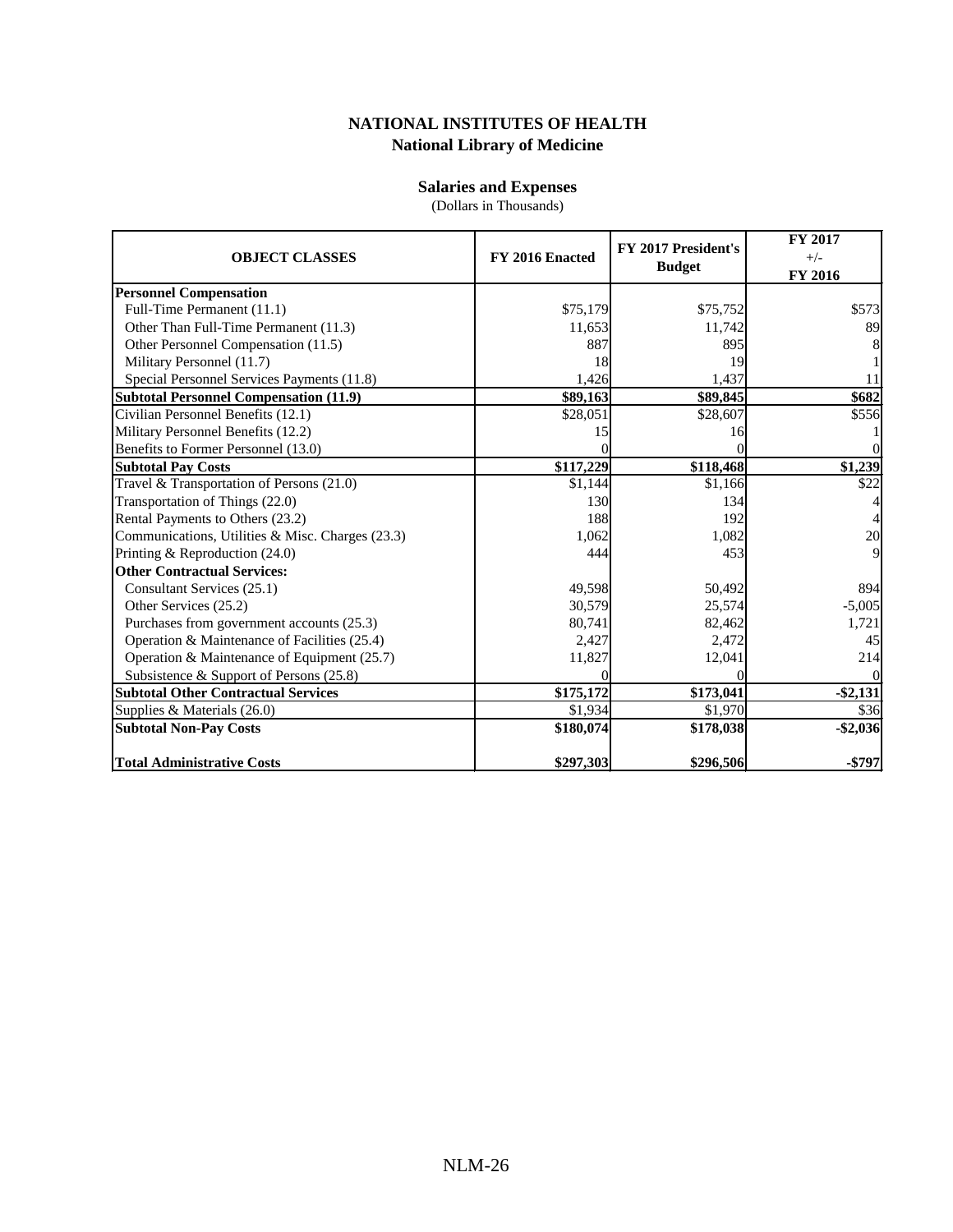#### **Detail of Full-Time Equivalent Employment (FTE)**

|                                                                               |                  | FY 2015 Actual |              | FY 2016 Est.   |                         | FY 2017 Est. |                 |                 |              |
|-------------------------------------------------------------------------------|------------------|----------------|--------------|----------------|-------------------------|--------------|-----------------|-----------------|--------------|
| <b>OFFICE/DIVISION</b>                                                        | Civilian         | Military       | <b>Total</b> | Civilian       | Military                | <b>Total</b> | <b>Civilian</b> | <b>Military</b> | <b>Total</b> |
|                                                                               |                  |                |              |                |                         |              |                 |                 |              |
| Division of Extramural Programs                                               |                  |                |              |                |                         |              |                 |                 |              |
| Direct:                                                                       | 22               |                | 22           | 22             |                         | 22           | 22              |                 | 22           |
| Reimbursable:                                                                 |                  |                |              |                |                         |              |                 |                 |              |
| Total:                                                                        | 22               |                | 22           | 22             |                         | 22           | 22              |                 | 22           |
| Division of Library Operations                                                |                  |                |              |                |                         |              |                 |                 |              |
| Direct:                                                                       | 302              |                | 302          | 303            |                         | 303          | 303             |                 | 303          |
| Reimbursable:                                                                 |                  |                |              |                |                         |              |                 |                 |              |
| Total:                                                                        | 302              |                | 302          | 303            |                         | 303          | 303             |                 | 303          |
| Division of Specialized Information Services                                  |                  |                |              |                |                         |              |                 |                 |              |
| Direct:                                                                       | 41               |                | 41           | 41             |                         | 41           | 41              |                 | 41           |
| Reimbursable:                                                                 |                  |                |              |                |                         |              |                 |                 |              |
| Total:                                                                        | 41               |                | 41           | 41             |                         | 41           | 41              |                 | 41           |
| Lister Hill National Center for Biomedical Communications                     |                  |                |              |                |                         |              |                 |                 |              |
| Direct:                                                                       | 63               |                | 63           | 63             |                         | 63           | 63              |                 | 63           |
| Reimbursable:                                                                 |                  |                |              |                |                         |              |                 |                 |              |
| Total:                                                                        | 63               |                | 63           | 63             |                         | 63           | 63              |                 | 63           |
| National Center for Biotechnology Information                                 |                  |                |              |                |                         |              |                 |                 |              |
| Direct:                                                                       | 8                |                | 9            | 300            |                         | 301          | 300             |                 | 301          |
| Reimbursable:                                                                 | 286              |                | 286          |                |                         |              |                 |                 |              |
| Total:                                                                        | 294              |                | 295          | 300            |                         | 301          | 300             |                 | 301          |
| Office of the Director/Administration                                         |                  |                |              |                |                         |              |                 |                 |              |
| Direct:                                                                       | 61               |                | 61           | 69             |                         | 69           | 70              |                 | 70           |
| Reimbursable:                                                                 | 19               |                | 19           | 12             |                         | 12           | 11              |                 | 11           |
| Total:                                                                        | 80               |                | 80           | 81             |                         | 81           | 81              |                 | 81           |
|                                                                               |                  |                |              |                |                         |              |                 |                 |              |
| Total                                                                         | 802              |                | 803          | 810            |                         | 811          | 810             |                 | 811          |
| Includes FTEs whose payroll obligations are supported by the NIH Common Fund. |                  |                |              |                |                         |              |                 |                 |              |
| FTEs supported by funds from Cooperative Research and                         | $\boldsymbol{0}$ | $\Omega$       | $\mathbf{0}$ | $\overline{0}$ | $\overline{0}$          | $\Omega$     | $\sqrt{ }$      | $\Omega$        | $\mathbf{0}$ |
| Development Agreements.                                                       |                  |                |              |                |                         |              |                 |                 |              |
| <b>FISCAL YEAR</b>                                                            |                  |                |              |                | <b>Average GS Grade</b> |              |                 |                 |              |
| 2013                                                                          | 11.2             |                |              |                |                         |              |                 |                 |              |
| 2014                                                                          | 11.2             |                |              |                |                         |              |                 |                 |              |
| 2015                                                                          |                  |                |              |                | 11.4                    |              |                 |                 |              |
| 2016                                                                          |                  |                |              |                | 11.4                    |              |                 |                 |              |
| 2017                                                                          |                  |                |              |                | 11.4                    |              |                 |                 |              |